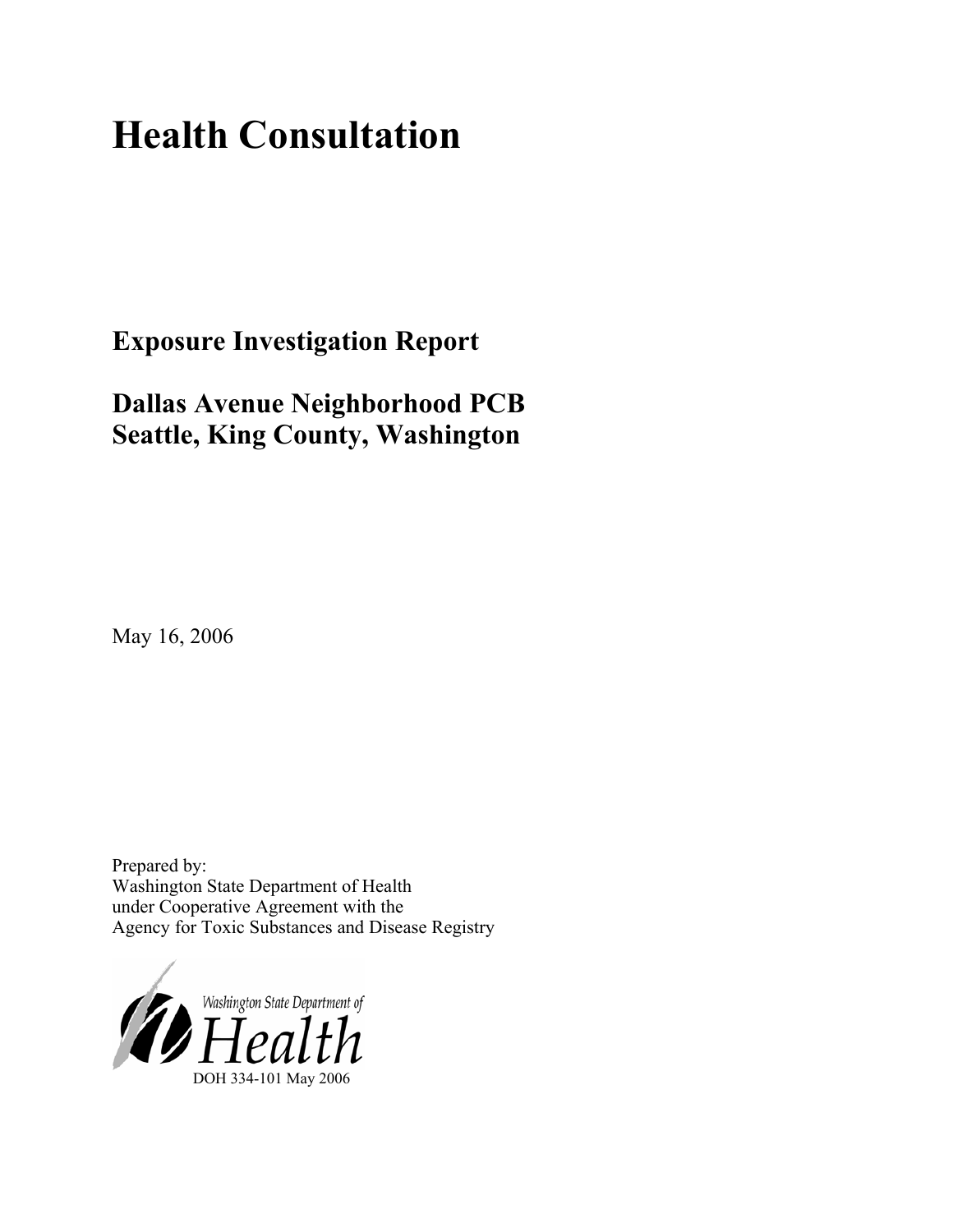

# **Forward**

The Washington State Department of Health (DOH) has prepared this health consultation in cooperation with the Agency for Toxic Substances and Disease Registry (ATSDR). ATSDR is part of the U.S. Department of Health and Human Services and is the principal federal public health agency responsible for health issues related to hazardous waste. This health consultation was prepared in accordance with methodologies and guidelines developed by ATSDR.

The purpose of this health consultation is to identify and prevent harmful human health effects resulting from exposure to hazardous substances in the environment. Health consultations focus on specific health issues so that DOH can respond to requests from concerned residents or agencies for health information on hazardous substances. DOH evaluates sampling data collected from a hazardous waste site, determines whether exposures have occurred or could occur, reports any potential harmful effects, and recommends actions to protect public health. The findings in this report are relevant to conditions at the site during the time of this health consultation, and should not necessarily be relied upon if site conditions or land use changes in the future.

For additional information or questions regarding DOH or the contents of this health consultation, please call the health advisor who prepared this document:

Lenford O'Garro Washington State Department of Health Office of Environmental Health Assessments P.O. Box 47846 Olympia, WA 98504-7846 (360) 236-3376 FAX (360) 236-3383 1-877-485-7316 Website: [www.doh.wa.gov/](http://www.doh.wa.gov/consults)consults

For persons with disabilities this document is available on request in other formats. To submit a request, please call 1-800-525-0127 (voice) or 1-800-833-6388 (TTY/TDD).

For more information about ATSDR, contact the ATSDR Information Center at 1-888-422-8737 or visit the agency's Web site: www.atsdr.cdc.gov/.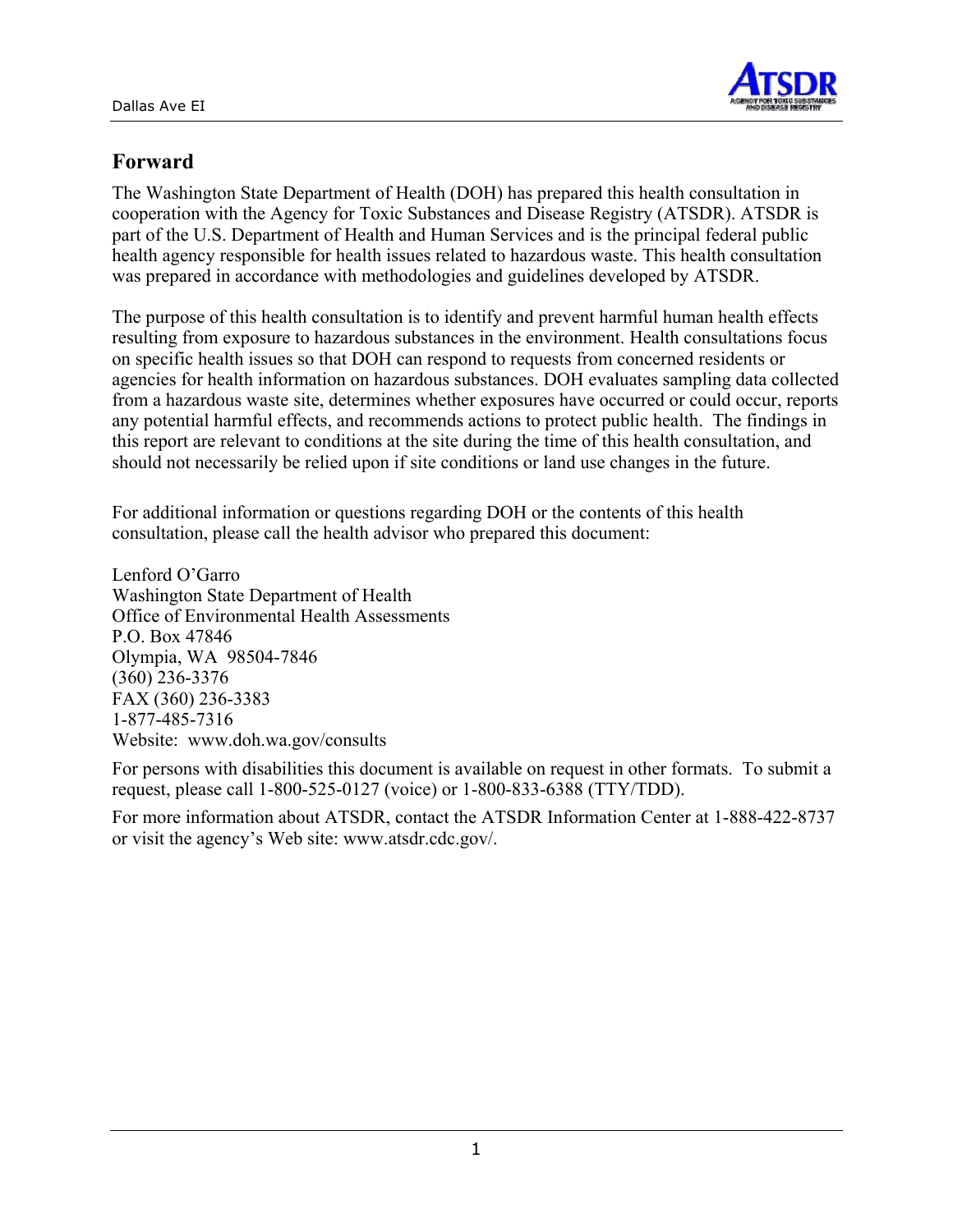

# **Table of Contents**

| Forward           |    |
|-------------------|----|
|                   |    |
|                   |    |
| <b>Background</b> |    |
|                   |    |
|                   |    |
|                   |    |
|                   |    |
| <b>Results</b>    |    |
|                   |    |
|                   |    |
|                   |    |
|                   |    |
|                   |    |
|                   |    |
|                   |    |
| Authors.          |    |
|                   |    |
|                   |    |
| 22                |    |
| 23                |    |
|                   | 25 |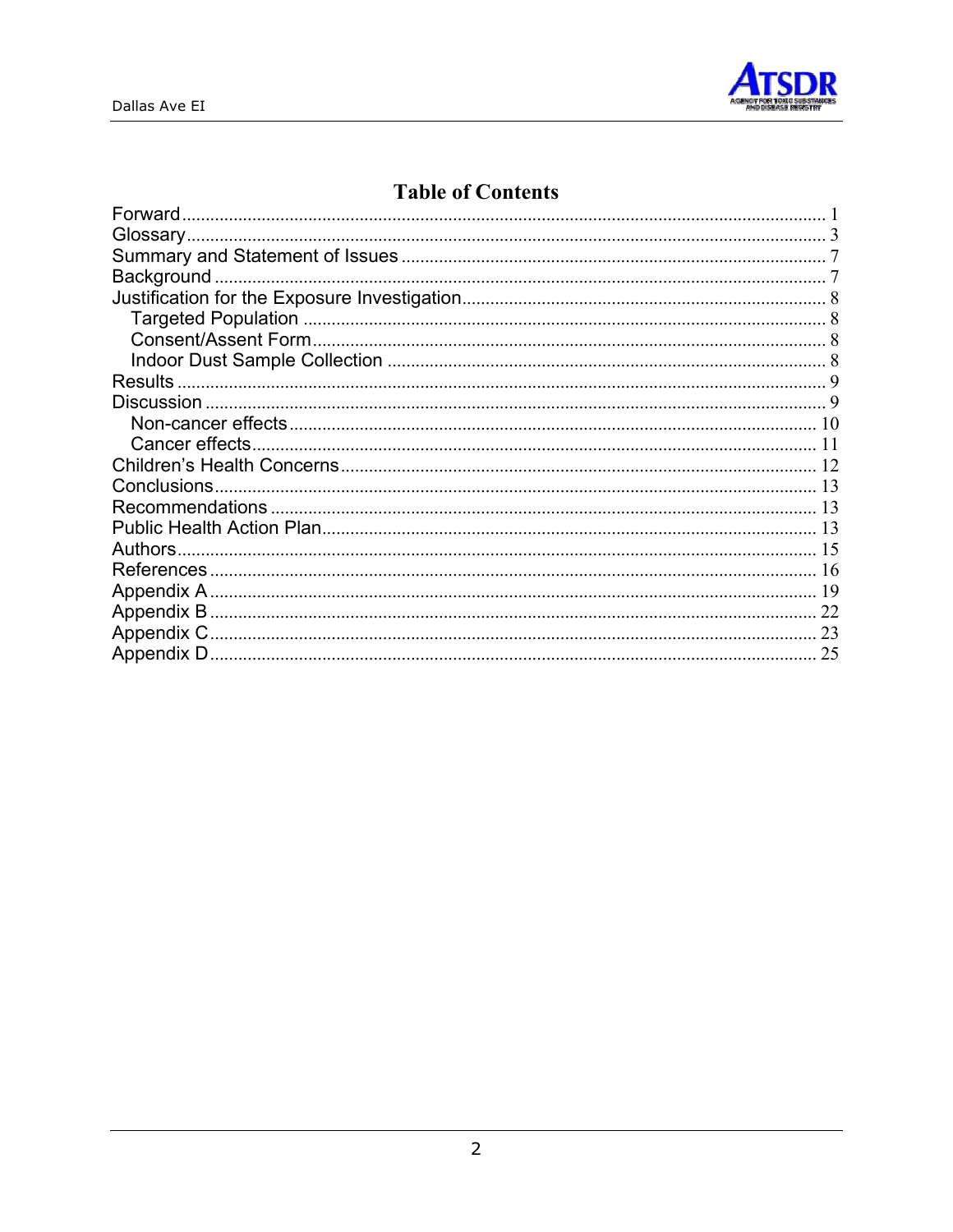

# Gl**ossar**y

| <b>Agency for Toxic</b><br><b>Substances and Disease</b><br><b>Registry (ATSDR)</b> | The principal federal public health agency involved with hazardous waste<br>issues, responsible for preventing or reducing the harmful effects of<br>exposure to hazardous substances on human health and quality of life.<br>ATSDR is part of the U.S. Department of Health and Human Services.                                                                                                                                                                                                                                                                                                                          |
|-------------------------------------------------------------------------------------|---------------------------------------------------------------------------------------------------------------------------------------------------------------------------------------------------------------------------------------------------------------------------------------------------------------------------------------------------------------------------------------------------------------------------------------------------------------------------------------------------------------------------------------------------------------------------------------------------------------------------|
| <b>Aquifer</b>                                                                      | An underground formation composed of materials such as sand, soil, or<br>gravel that can store and/or supply groundwater to wells and springs.                                                                                                                                                                                                                                                                                                                                                                                                                                                                            |
| <b>Cancer Risk Evaluation</b><br>Guide (CREG)                                       | The concentration of a chemical in air, soil or water that is expected to<br>cause no more than one excess cancer in a million persons exposed over a<br>lifetime. The CREG is a comparison value used to select contaminants of<br>potential health concern and is based on the <i>cancer slope factor</i> (CSF).                                                                                                                                                                                                                                                                                                        |
| <b>Cancer Slope Factor</b>                                                          | A number assigned to a cancer causing chemical that is used to estimate its<br>ability to cause cancer in humans.                                                                                                                                                                                                                                                                                                                                                                                                                                                                                                         |
| Carcinogen                                                                          | Any substance that causes cancer.                                                                                                                                                                                                                                                                                                                                                                                                                                                                                                                                                                                         |
| <b>Comparison value</b>                                                             | Calculated concentration of a substance in air, water, food, or soil that is<br>unlikely to cause harmful (adverse) health effects in exposed people. The<br>CV is used as a screening level during the public health assessment<br>process. Substances found in amounts greater than their CVs might be<br>selected for further evaluation in the public health assessment process.                                                                                                                                                                                                                                      |
| Contaminant                                                                         | A substance that is either present in an environment where it does not<br>belong or is present at levels that might cause harmful (adverse) health<br>effects.                                                                                                                                                                                                                                                                                                                                                                                                                                                            |
| <b>Dermal Contact</b>                                                               | Contact with (touching) the skin (see route of exposure).                                                                                                                                                                                                                                                                                                                                                                                                                                                                                                                                                                 |
| <b>Dose</b><br>(for chemicals that are not<br>radioactive)                          | The amount of a substance to which a person is exposed over some time<br>period. Dose is a measurement of exposure. Dose is often expressed as<br>milligram (amount) per kilogram (a measure of body weight) per day (a<br>measure of time) when people eat or drink contaminated water, food, or<br>soil. In general, the greater the dose, the greater the likelihood of an effect.<br>An "exposure dose" is how much of a substance is encountered in the<br>environment. An "absorbed dose" is the amount of a substance that<br>actually got into the body through the eyes, skin, stomach, intestines, or<br>lungs. |
| <b>Environmental Media</b><br><b>Evaluation Guide</b><br>(EMEG)                     | A concentration in air, soil, or water below which adverse non-cancer<br>health effects are not expected to occur. The EMEG is a comparison value<br>used to select contaminants of potential health concern and is based on<br>ATSDR's minimal risk level (MRL).                                                                                                                                                                                                                                                                                                                                                         |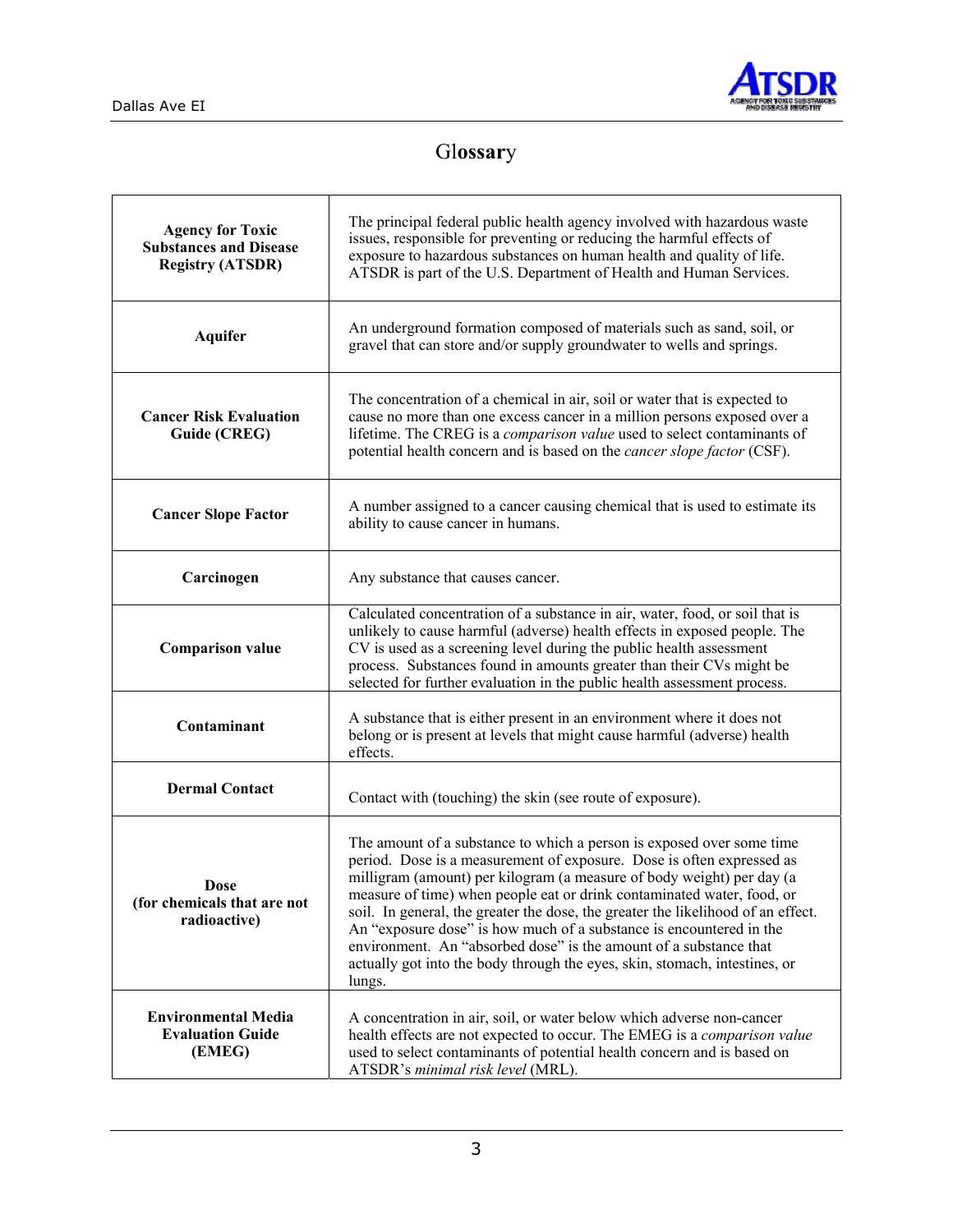

| <b>Environmental Protection</b><br><b>Agency (EPA)</b>        | United States Environmental Protection Agency.                                                                                                                                                                                                                                             |  |  |  |  |
|---------------------------------------------------------------|--------------------------------------------------------------------------------------------------------------------------------------------------------------------------------------------------------------------------------------------------------------------------------------------|--|--|--|--|
| <b>Exposure</b>                                               | Contact with a substance by swallowing, breathing, or touching the skin or<br>eyes. Exposure may be short-term [acute exposure], of intermediate<br>duration, or long-term [chronic exposure].                                                                                             |  |  |  |  |
| Groundwater                                                   | Water beneath the earth's surface in the spaces between soil particles and<br>between rock surfaces [compare with surface water].                                                                                                                                                          |  |  |  |  |
| <b>Hazardous substance</b>                                    | Any material that poses a threat to public health and/or the environment.<br>Typical hazardous substances are materials that are toxic, corrosive,<br>ignitable, explosive, or chemically reactive.                                                                                        |  |  |  |  |
| Ingestion                                                     | The act of swallowing something through eating, drinking, or mouthing<br>objects. A hazardous substance can enter the body this way [see route of<br>exposure].                                                                                                                            |  |  |  |  |
| <b>Ingestion rate</b>                                         | The amount of an environmental medium that could be ingested typically<br>on a daily basis. Units for IR are usually liter/day for water, and mg/day for<br>soil.                                                                                                                          |  |  |  |  |
| <b>Inhalation</b>                                             | The act of breathing. A hazardous substance can enter the body this way<br>[see route of exposure].                                                                                                                                                                                        |  |  |  |  |
| Inorganic                                                     | Compounds composed of mineral materials, including elemental salts and<br>metals such as iron, aluminum, mercury, and zinc.                                                                                                                                                                |  |  |  |  |
| <b>Lowest Observed Adverse</b><br><b>Effect Level (LOAEL)</b> | The lowest tested dose of a substance that has been reported to cause<br>harmful (adverse) health effects in people or animals.                                                                                                                                                            |  |  |  |  |
| <b>Maximum Contaminant</b><br>Level (MCL)                     | A drinking water regulation established by the federal Safe Drinking Water<br>Act. It is the maximum permissible concentration of a contaminant in water<br>that is delivered to the free flowing outlet of the ultimate user of a public<br>water system. MCLs are enforceable standards. |  |  |  |  |
| Media                                                         | Soil, water, air, plants, animals, or any other part of the environment that<br>can contain contaminants.                                                                                                                                                                                  |  |  |  |  |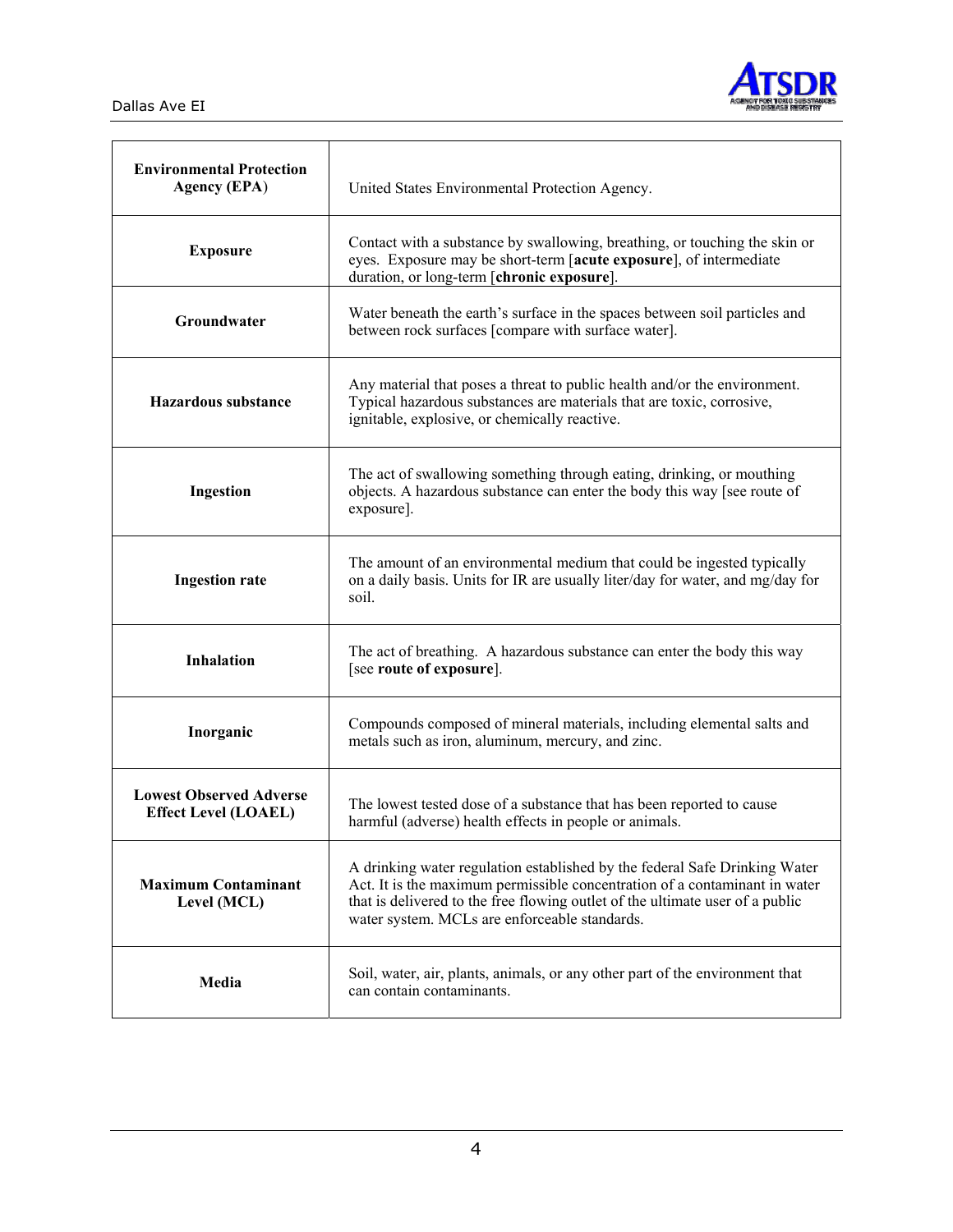$\Gamma$ 

 $\overline{\mathsf{T}}$ 



٦

| <b>Minimal Risk Level</b><br>(MRL)                               | An ATSDR estimate of daily human exposure to a hazardous substance at<br>or below which that substance is unlikely to pose a measurable risk of<br>harmful (adverse), noncancerous effects. MRLs are calculated for a route<br>of exposure (inhalation or oral) over a specified time period (acute,<br>intermediate, or chronic). MRLs should not be used as predictors of<br>harmful (adverse) health effects [see reference dose]. |
|------------------------------------------------------------------|---------------------------------------------------------------------------------------------------------------------------------------------------------------------------------------------------------------------------------------------------------------------------------------------------------------------------------------------------------------------------------------------------------------------------------------|
| <b>Model Toxics Control Act</b><br>(MTCA)                        | The hazardous waste cleanup law for Washington State.                                                                                                                                                                                                                                                                                                                                                                                 |
| No apparent public health<br>hazard                              | A category used in ATSDR's public health assessments for sites where<br>human exposure to contaminated media might be occurring, might have<br>occurred in the past, or might occur in the future, but where the exposure is<br>not expected to cause any harmful health effects.                                                                                                                                                     |
| <b>No Observed Adverse</b><br><b>Effect Level (NOAEL)</b>        | The highest tested dose of a substance that has been reported to have no<br>harmful (adverse) health effects on people or animals.                                                                                                                                                                                                                                                                                                    |
| <b>Oral Reference Dose</b><br>(RfD)                              | An amount of chemical ingested into the body (i.e., dose) below which<br>health effects are not expected. RfDs are published by EPA.                                                                                                                                                                                                                                                                                                  |
| Organic                                                          | Compounds composed of carbon, including materials such as solvents, oils,<br>and pesticides that are not easily dissolved in water.                                                                                                                                                                                                                                                                                                   |
| Parts per billion<br>(ppb)/Parts per million<br>(ppm)            | Units commonly used to express low concentrations of contaminants. For<br>example, 1 ounce of trichloroethylene (TCE) in 1 million ounces of water<br>is 1 ppm. 1 ounce of TCE in 1 billion ounces of water is 1 ppb. If one drop<br>of TCE is mixed in a competition size swimming pool, the water will<br>contain about 1 ppb of TCE.                                                                                               |
| <b>Plume</b>                                                     | A volume of a substance that moves from its source to places farther away<br>from the source. Plumes can be described by the volume of air or water<br>they occupy and the direction they move. For example, a plume can be a<br>column of smoke from a chimney or a substance moving with groundwater.                                                                                                                               |
| <b>Reference Dose Media</b><br><b>Evaluation Guide</b><br>(RMEG) | A concentration in air, soil, or water below which adverse non-cancer<br>health effects are not expected to occur. The RMEG is a comparison value<br>used to select contaminants of potential health concern and is based on<br>EPA's oral reference dose (RfD).                                                                                                                                                                      |
| Route of exposure                                                | The way people come into contact with a hazardous substance. Three<br>routes of exposure are breathing [inhalation], eating or drinking [ingestion],<br>or contact with the skin [dermal contact].                                                                                                                                                                                                                                    |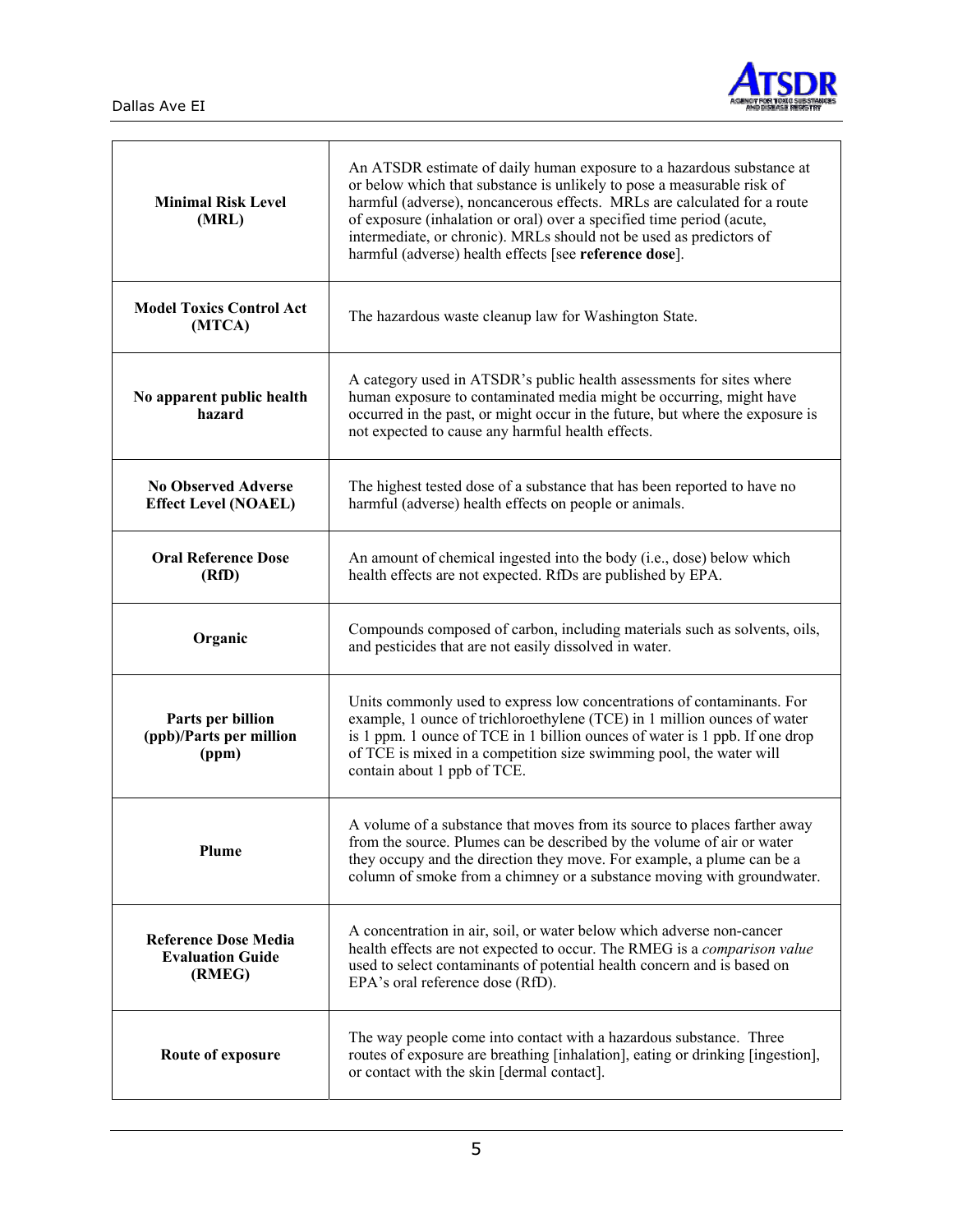



| <b>Surface Water</b>               | Water on the surface of the earth, such as in lakes, rivers, streams, ponds,<br>and springs [compare with groundwater].                                   |
|------------------------------------|-----------------------------------------------------------------------------------------------------------------------------------------------------------|
| Volatile organic<br>compound (VOC) | Organic compounds that evaporate readily into the air. VOCs include<br>substances such as benzene, toluene, methylene chloride, and methyl<br>chloroform. |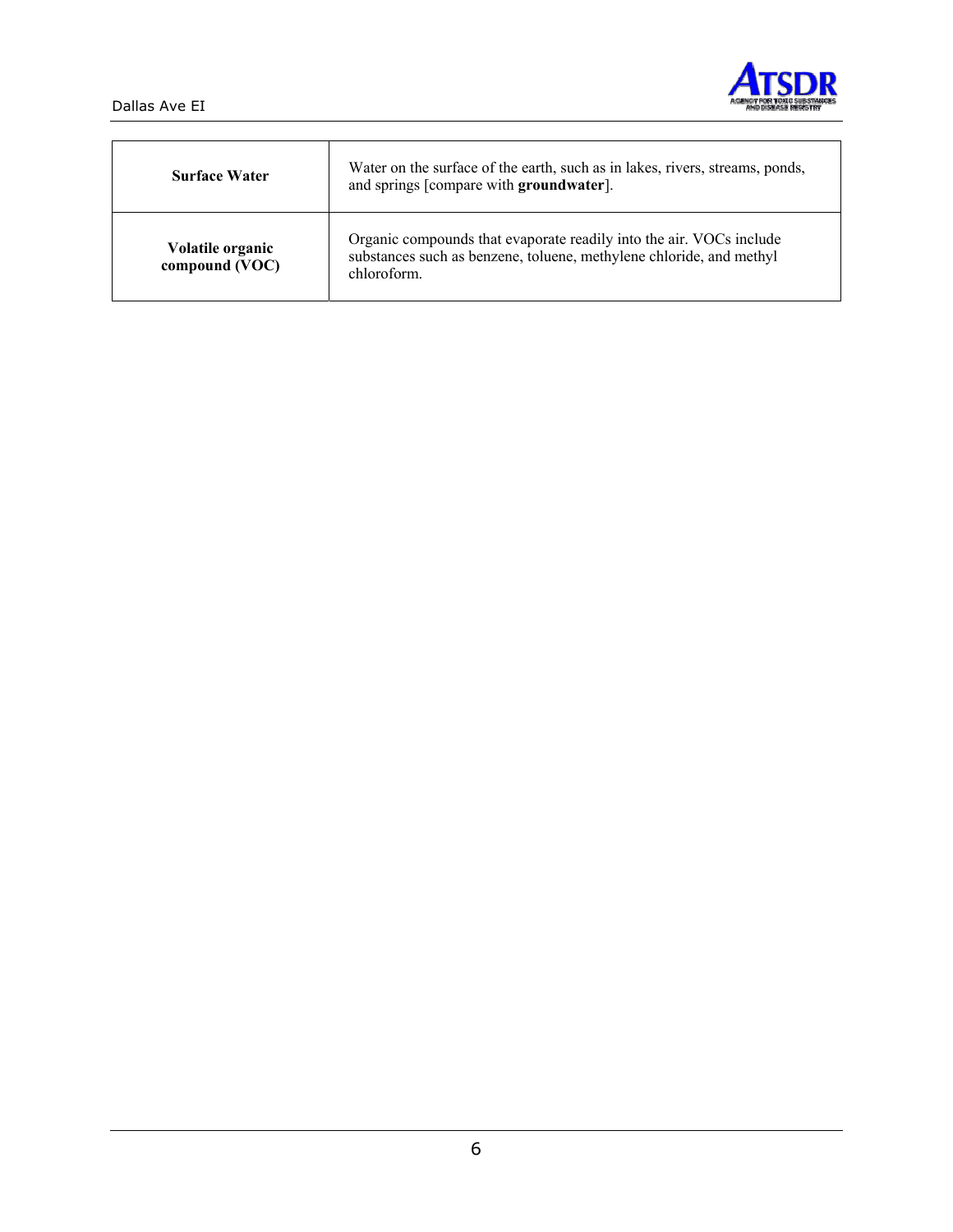

### **Summary and Statement of Issues**

The Washington State Department of Health (DOH) has prepared this health consultation at the request of the Washington State Department of Ecology (Ecology). The purpose of the health consultation is to evaluate whether the Polychlorinated Biphenyls (PCB) found in house dust at the Dallas Avenue South Soil Removal site pose a health concern to residents in the community. DOH prepares health consultations under a cooperative agreement with the Agency for Toxic Substances and Disease Registry (ATSDR).

### **Background**

The Dallas Avenue South Soil Removal site is located in a mixed residential, commercial, and industrial area in the South Park community of Seattle, Washington (Figure 1 and 2). PCBs were first detected by the City of Seattle (City) along and within the site surface soils in July 2004 with levels ranging from non-detect to 9 milligrams per kilogram (mg/kg) (Figure 3). The samples were analyzed for Aroclor compounds using U.S. Environmental Protection Agency (EPA) Method 8082. The only Aroclor detected was Aroclor 1260. The highest levels were discovered adjacent to the street near two residents along  $17<sup>th</sup>$  Avenue South [1]. One of those houses is about 90 years old; the other home is around 70 years old [2].

The City and Public Health – Seattle and King County (PHSKC) conducted additional surface soil sampling from September through November 2004 to continue characterizing the extent of the PCB contamination. Soil samples were collected from the surface  $(0 - 6$  inches) below ground surface (bgs) (Table 1). Again, Aroclor 1260 was the only Aroclor compound detected. DOH did review the chromatograms associated with the PHSKC data and found that low levels of Aroclor 1254 might also be present [1]. However, the Aroclor 1254 concentration is likely a small amount, and would not significantly affect the total PCBs levels [3]. It should be noted that some of the detection limits were elevated so it is possible that other Aroclor compounds could be present. The maximum Aroclor 1260 level in surface soils is 93 mg/kg  $[1, 4, 5]$ . The highest Aroclor 1260 level in sub-surface soils is 480 mg/kg [1].

| Table 1: Soil Sample Data for Aroclor 1260 Results |  |
|----------------------------------------------------|--|
|----------------------------------------------------|--|

| <b>Sample Medium</b>             | <b>Maximum</b><br><b>PCB Level</b> | <b>State MTCA</b><br><b>Cleanup Level</b> | Comparison<br>value reference<br><b>Source</b><br><b>EMEG</b> | Comparison<br>value reference<br><b>Source</b><br><b>CREG</b> |
|----------------------------------|------------------------------------|-------------------------------------------|---------------------------------------------------------------|---------------------------------------------------------------|
| Surface Soil $1-6$<br>inches     | 93 ppm                             | ppm                                       | l ppm                                                         | $0.4$ ppm                                                     |
| Sub Surface Soil $> 6$<br>inches | $480$ ppm                          | l ppm                                     | 1 ppm                                                         | $0.4$ ppm                                                     |

The City conducted interim actions in December 2004 to eliminate the community's potential exposure to the soil contaminants. Storm water control measures were taken in early December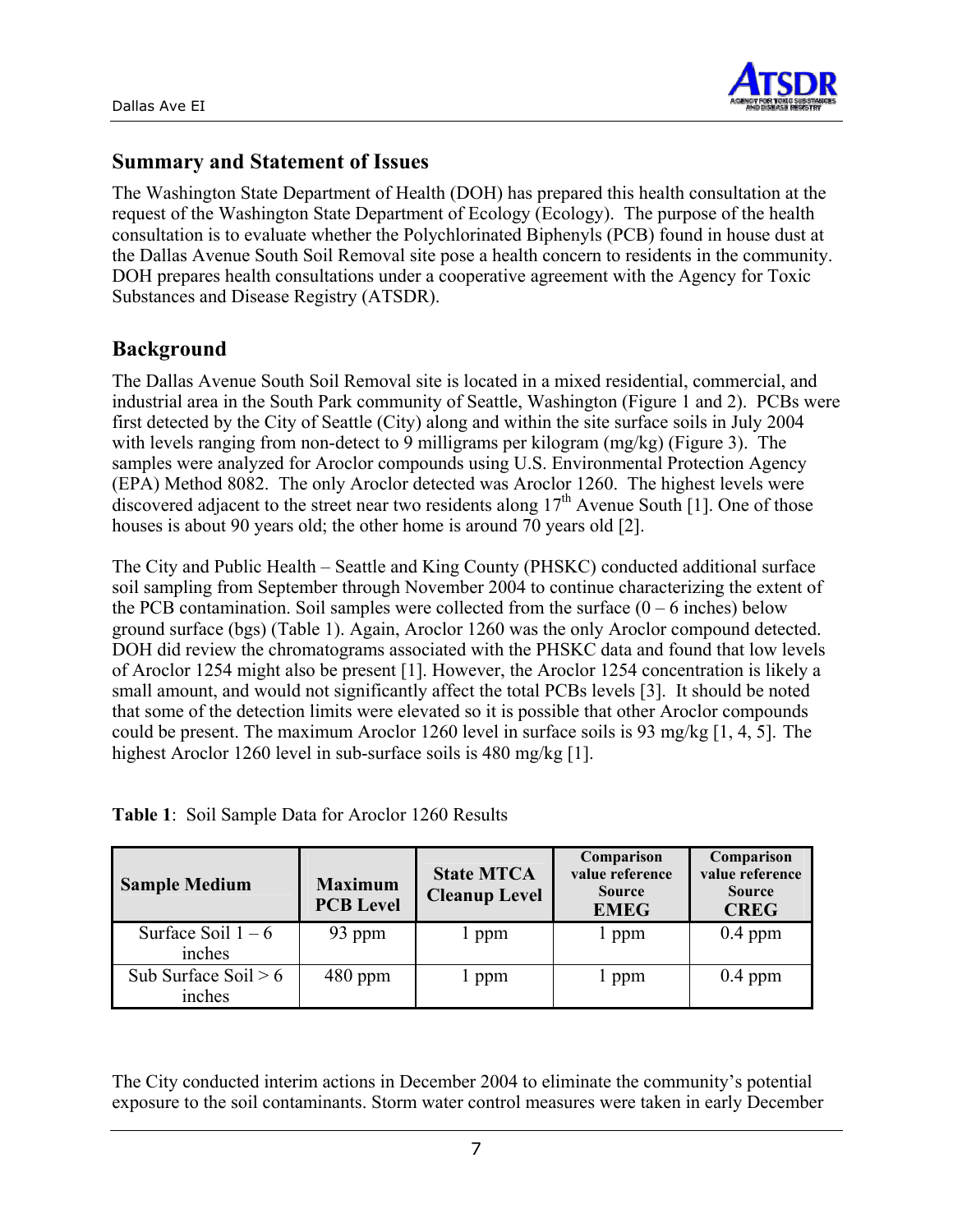

to prevent contaminated street soils from being transported along the streets. This work was followed with the placement of asphalt on and adjacent to unpaved streets in mid-December [6]. Additional interim actions are planned for spring and summer 2005 at residential yards along 17<sup>th</sup> Avenue South where PCBs have been detected in grass covered yard soil and some gravel covered right-of-way soils [6].

# **Justification for the Exposure Investigation**

The Washington State Department of Health (DOH) has determined a need for indoor dust sampling at residences located near the Dallas Avenue South Soil Removal site. PCB contaminated soils above Washington State soil cleanup levels (1 ppm) have been discovered along and adjacent to streets and in some residential yards (Table 1). Residents located along  $17<sup>th</sup>$ Avenue South are concerned that PCB contaminated soil might have been tracked into their homes. Residents expressed concerns about exposure to PCB contaminated dust to Ecology and PHSKC at a community meeting on October 27, 2004. Because neither Ecology nor PHSKC have the expertise to conduct dust testing or to evaluate the data, Ecology requested DOH's assistance in collecting samples and evaluating the potential exposure pathway [7]. Evaluation of the house dust data will follow the exposure assumptions, exposure parameters and dose equations used in Appendix A.

#### **Targeted Population**

Residents living in the four homes near the Dallas Avenue South Soil Removal site are the exposed population. Adults occupy the two residences along  $17<sup>th</sup>$  Avenue South near the area where the highest levels of PCBs were detected. If levels of concern are detected in these two homes, DOH will sample the two additional homes. Adults and children occupy the other two residences, which are located adjacent to the PCB contaminated soil along Dallas Avenue South.

#### **Consent/Assent Form**

An initial contact letter was sent to current residents of the two homes along  $17<sup>th</sup>$  Avenue South (See Appendix B and C). The letter discusses the need for indoor dust sampling. A toll-free number was provided for further information. DOH, follow up this letter with a phone call in order to set a date for sampling.

#### **Indoor Dust Sample Collection**

Dust samples were collected according to the protocol developed by Fenske et al., which has been developed into a Standard Operating Procedure (SOP) included as Appendix D. Briefly, dust was collected using a high-volume, small-surface sampler (Nilfisk). Two samples was collected per residence from a high activity area within a measured surface of 1.0  $m^2$ . The target sample mass will be 10 grams. Samples were delivered via DOH staff and analysis will be according to the contract laboratory protocol for PCB in dust.

Dust samples were delivered to:

```
Severn Trent Laboratories (STL)
```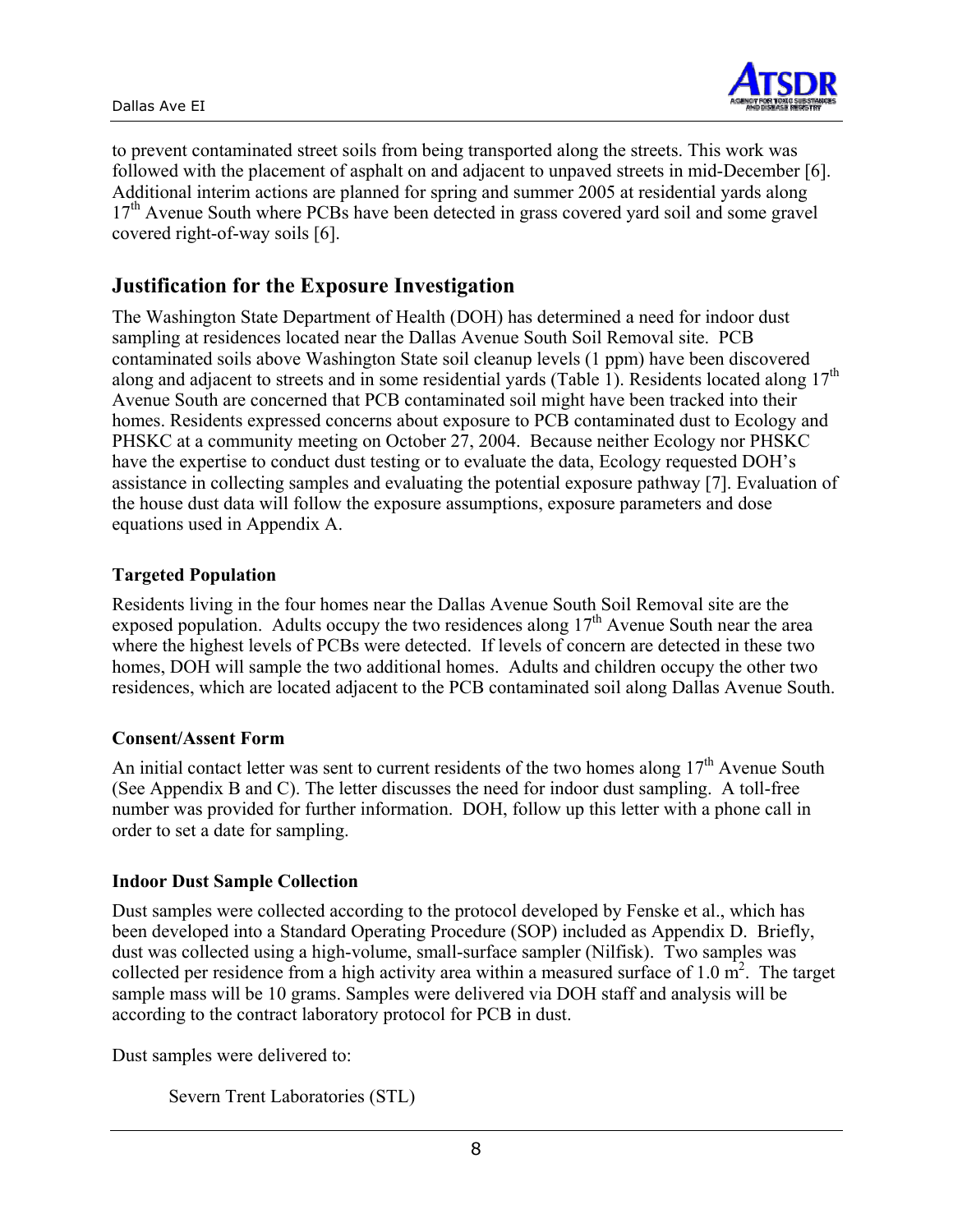

Attn: Sample Receiving 5755  $8^{\text{th}}$  St W Tacoma, Washington 98424

# **Results**

The results were forwarded to the corresponding residence along with a letter of explanation. A toll-free number was provided with the results and DOH staffs were available for further discussion with each household. The results of the sampling are evaluated in this health consultation to determine whether a public health hazard exists for the residents.

PCBs were detected in house dust at levels ranging from 0.756 – 1.57 ppm (dust loading range from 2.18 – 16.67  $g/m^2$ ) indicating that some PCBs were transported into the home from exterior sources (Dallas Ave road dust). PCBs were more highly concentrated on area rugs versus hard flooring. Rugs tend to trap dust and contaminants that bind to it. The majority of the dust collected in the home was trapped in area rugs.

### **Discussion**

PCBs are a mixture of man-made organic chemicals. There are no known natural sources of PCBs in the environment. The manufacture of PCBs stopped in U.S. in 1977 because of evidence that it could build up in the environment and cause toxic health effects. Although no longer manufactured, PCBs can still be found in certain products such as old fluorescent lighting fixtures, electrical devices or appliances containing PCB capacitors made before PCB use was stopped, old microscope oil, and old hydraulic oil. Prior to 1977, PCBs entered the environment (soil, water, air) during the manufacture and use of PCBs. Today, PCBs can still enter the environment from poorly maintained hazardous waste sites, illegal or improper dumping of PCB wastes such as old hydraulic oil, leaks from electrical transformer that contain PCB oils, and disposal of old consumer products that contain PCBs[8].

PCBs enter the environment as mixtures of individual components known as congeners. There are 209 structural variations of PCB congeners, which differ on the number and location of chlorine atoms on the chemical structure. Most PCBs commercially produced in the U.S. are made up of standard mixtures called Aroclors. The conditions for producing each Aroclor favor the synthesis of certain congeners, giving each Aroclor a unique pattern based on its congener composition. No Aroclor contains all 209 congeners. Once in the environment, PCBs do not easily breakdown and may stay in the soil for months or years. PCBs stick to soil and sediment and will not usually moved deep into the soil with rainfall. As a result, PCBs are found worldwide. Small amounts of PCBs can be found in almost all outdoor and indoor air, soil, sediments, surface water, and animals. PCBs bioaccumulate in the food chain and are stored in the fat tissue. The major dietary source of PCBs is fish. PCBs are also found in meats and dairy products [8].

Health effects

When direct exposure to contaminants occurs, PCBs can get into peoples bodies by ingestion, inhalation and dermal (skin) contact. Some of the PCBs that enter the body are metabolized and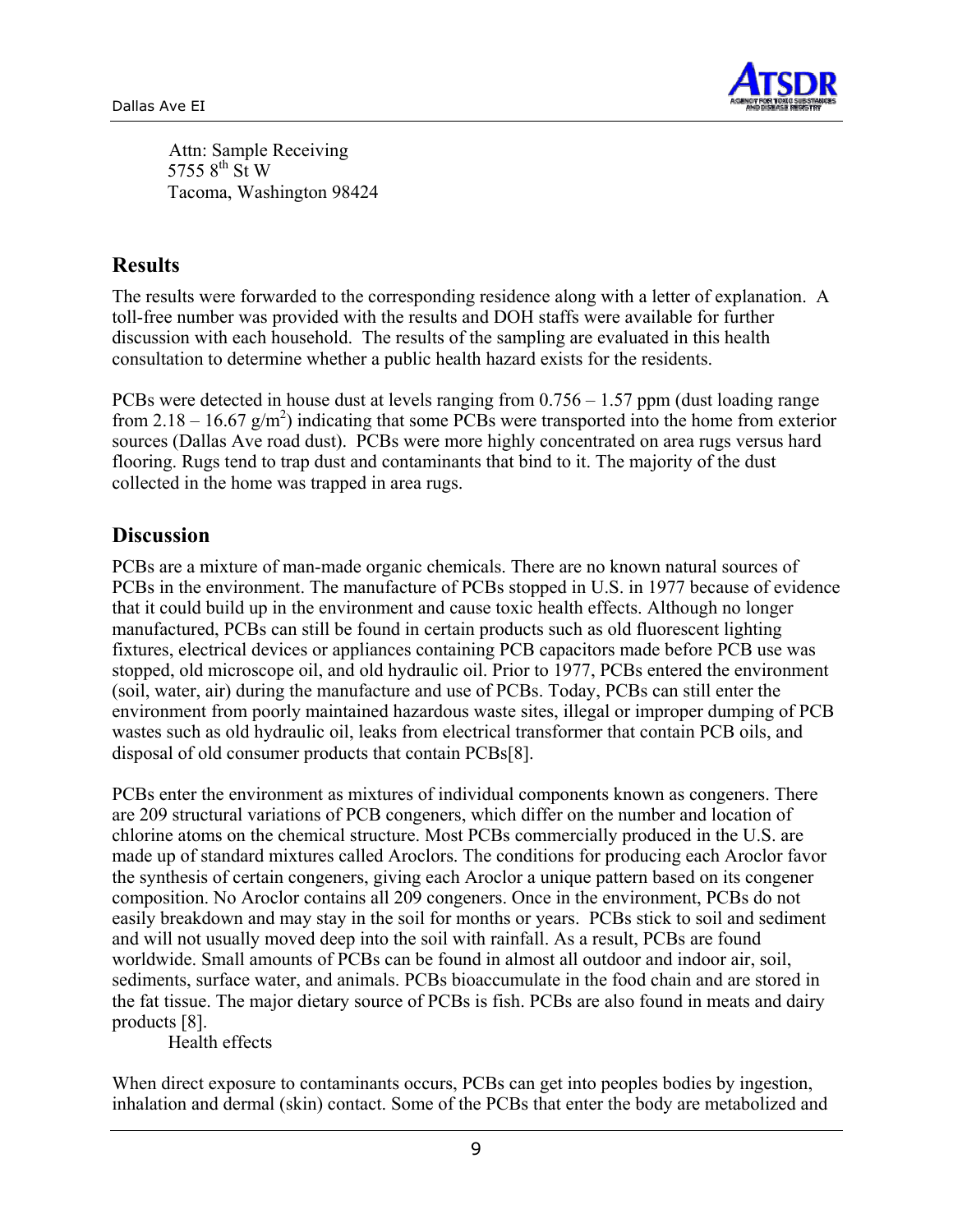

excreted from the body within a few days; others stay in the body fat and liver for months and even years. PCBs collect in milk fat and can enter the bodies of infants through breast-feeding [8]. Skin irritation, vomiting, nausea, diarrhea, abdominal pain, eye irritation, and liver damage can occur in people exposed to PCBs [8].

PCBs Analytical Analysis

There are several possible methods to analyze samples for PCBs including quantifying Aroclor mixtures, PCB homologues, or individual PCB congeners. Traditionally, PCBs analysis has focused on identifying and quantifying Aroclor levels in a sample using U.S. Environmental Protection Agency (EPA) Method 8082 Gas Chromatography/Electron Capture Detector (GC/ECD). This method was used at the Dallas Avenue Soil Removal site. It is quick and relatively inexpensive and provides a pattern recognition estimate of Aroclors that can be sum as total PCBs. Weathering can make it difficult to match an environmental sample with an Aroclor pattern, leading to difficulties in identification and quantification of PCBs [9]. Aroclor analysis may over or underestimate PCB concentrations.

PCB Homologues (defined by the level of chlorination) are subcategories of PCB congeners. Homologues can be analyzed using EPA Method 8082 GC/ECD or using EPA 8270 or 1668A Gas Chromatography / Mass Spectrometry (GC/MS). Interferences may overestimate total PCB concentration using GC/ECD approach for analysis. In addition, sample analysis cost can increase three to five times over Aroclor analysis. GC/MS approach analysis can increase analysis cost over 10 times per sample as compare to Aroclor analysis.

Individual PCB congener analysis (using GC/MS) offer several advantages over Aroclor analysis for environmental risk data evaluation. These advantages includes, generally lower detection limits, easier interpretation (less interference caused by co-eluting peaks) and more accurate than estimating Aroclors. Similarly, congener analysis can increase analysis cost over 10 times per sample as compare to Aroclor analysis. Currently, most of the available PCB toxicity data are for Aroclor mixtures. However, toxicity equivalency factors (TEFs) have been developed for several congeners.

The house dust samples collected as part of this EI were analyzed by Aroclors analysis. Because the previous soil samples were analyzed by Aroclors analysis and the significant cost savings over analyzing for specific congeners or homologues analysis.

#### **Non-cancer effects**

In order to evaluate the potential for non-cancer adverse health affects that may result from exposure to PCB in house dust, a dose is estimated for each route of exposure (ingestion, dermal, and inhalation). These doses are calculated for situations by which residents might contact the contaminated media. The total estimated dose is compared to a health guideline. If the estimated exposure dose is below the health guideline then the exposure is not likely to result in health effects. If the estimated dose exceeds the health guideline then additional analysis is needed to decide if health effects are likely.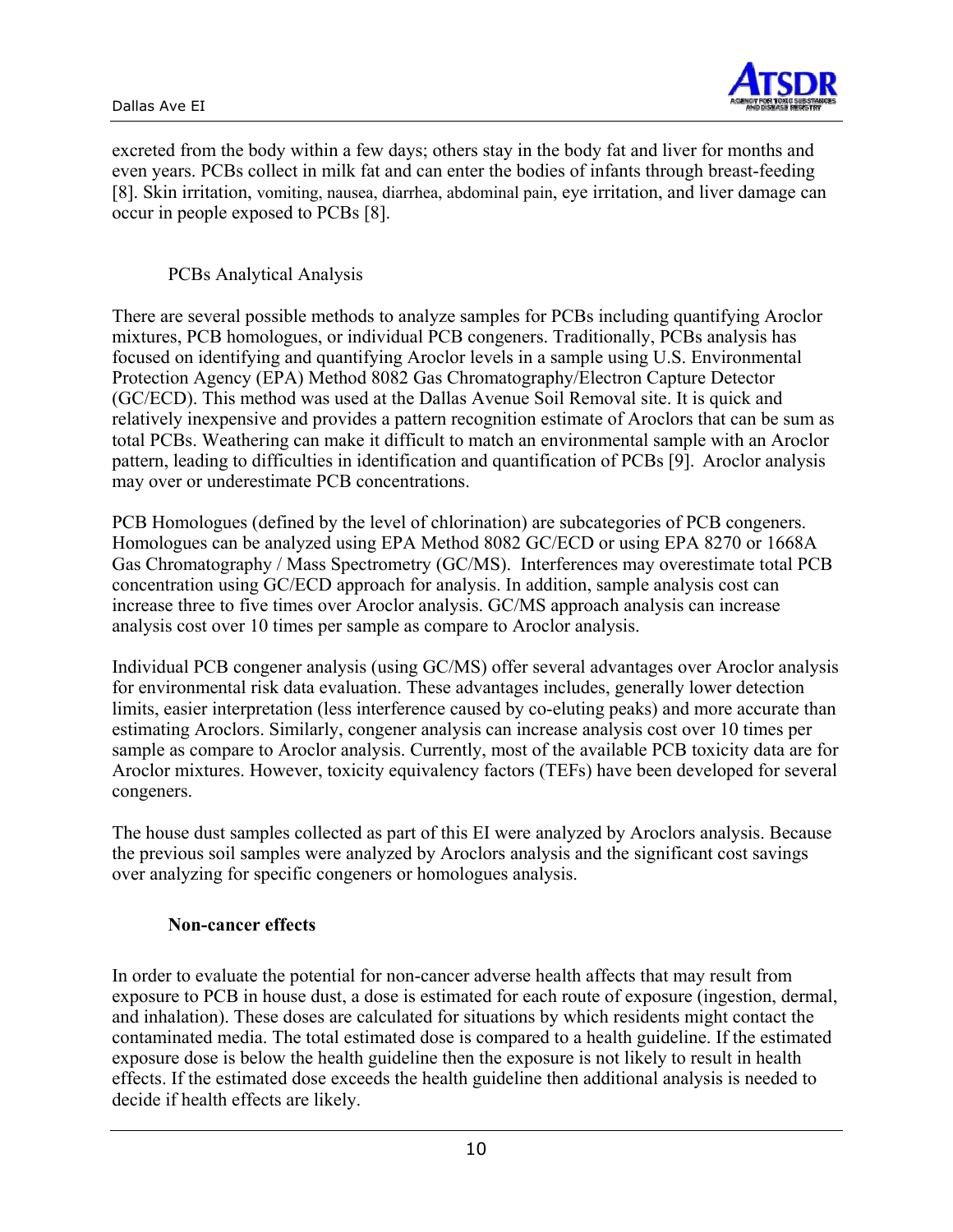

EPA's oral reference dose (RfD) for PCB was the health guideline chosen to evaluate potential exposures from house dust. RfDs are doses below which non-cancer adverse health effects are not expected to occur. These doses take into account the differences between animals and humans and difference among people. They are derived from toxic effect levels obtained from human population and laboratory animal studies. Because of uncertainty in these data, the toxic effect level is divided by "safety factors" to produce the lower and more protective RfD. If a dose exceeds the RfD, this indicates only the potential for adverse health effects. The magnitude of this potential can be inferred from the degree to which this value is exceeded. If the estimated exposure dose is only slightly above the RfD, then that dose will fall well below the toxic effect level. The higher the estimated dose is above the RfD, the closer it will be to the actual toxic effect level. This comparison is known as a hazard quotient (HQ) and is given by the equation below:

#### *Equation 1*

 $HQ = Estimated Does (mg/kg-day)$ RfD (mg/kg-day)

The chronic oral RfD for PCB is 0.00002 mg/kg/day based on cellular necrosis in monkeys [10]. Other health effects that have occurred from exposure to PCBs in humans are skin irritation, vomiting, nausea, diarrhea, abdominal pain, eye irritation, and liver damage can occur in people exposed to PCBs [8].

Exposure doses were calculated for people exposed through all pathways. Exposure equations, assumptions are provided in Appendix A, Tables A1, and A2. This EI assumes people are exposed everyday for five years to the maximum level measured in house dust (1.57 ppm). The highest estimated exposure dose was 2.83 E-5 mg/kg/day and is slightly above the RfD (2.0 E-5)  $mg/kg/day)$  for a child (0 -5 years old). As mention above, since the estimated exposure dose is only slightly above the RfD, then that dose will fall well below the toxic effect level. Therefore, exposure to PCBs in house dust for five years should not result in any non-cancer adverse health effects.

#### **Cancer effects**

The EPA classifies PCB as a Group B2 probable human carcinogen. This means that there is sufficient evidence of carcinogenicity in animal studies, but inadequate evidence in human epidemiological studies. Cancer risk is estimated by calculating an exposure dose (Appendix A) similar to that described above and multiplying it by a cancer potency factor, also known as the cancer slope factor. Some cancer potency factors are derived from human population data. Others are derived from laboratory animal studies involving doses much higher than are encountered in the environment. Use of animal data requires extrapolation of the cancer potency obtained from these high dose studies down to real-world exposures. This process involves much uncertainty.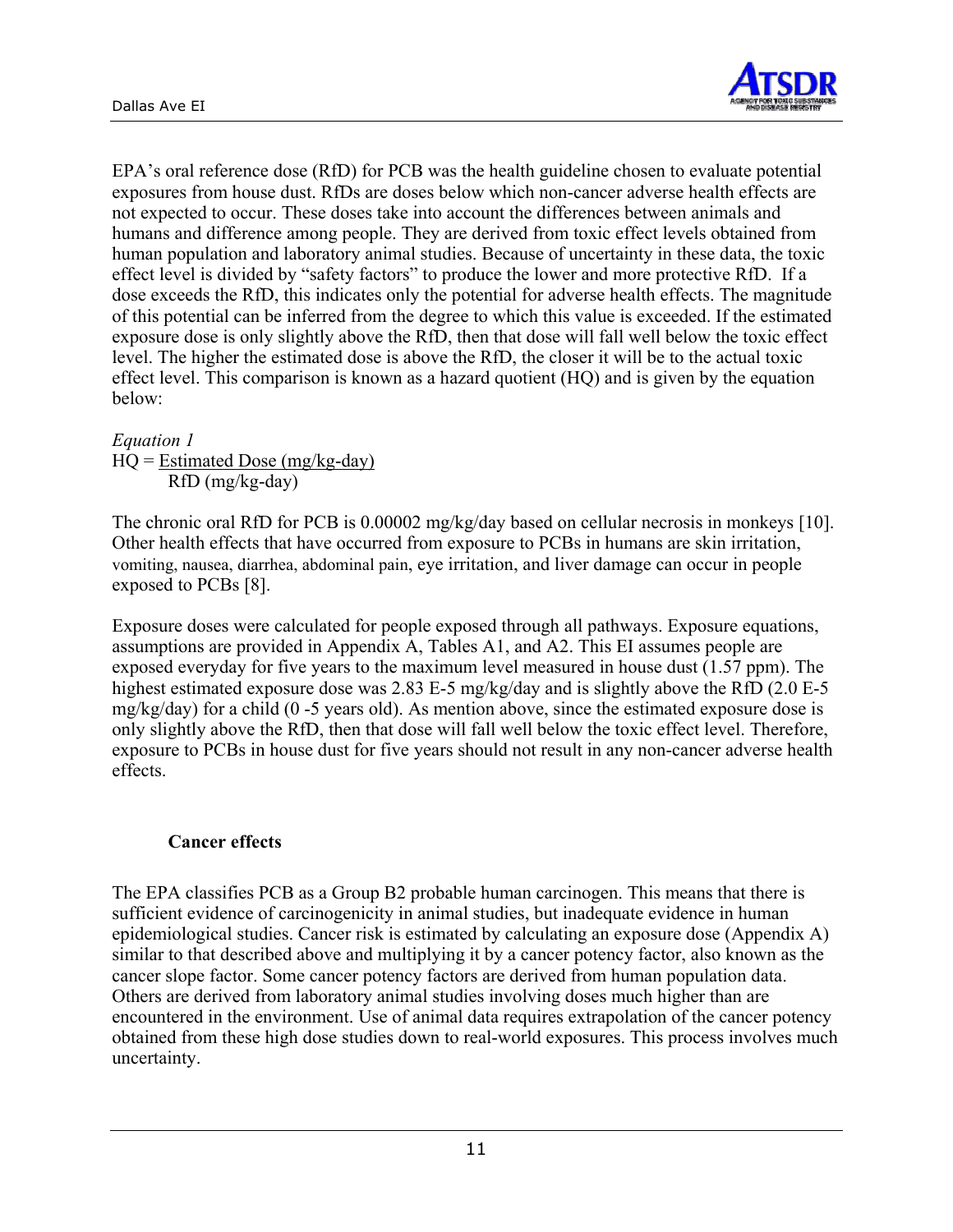

Current regulatory practice assumes that there is no "safe dose" of a carcinogen and that a very small dose of a carcinogen could give a very small cancer risk. Cancer risk estimates are,

therefore, not yes/no answers but measures of chance (probability). Such measures, however uncertain, are useful in determining the magnitude of a cancer risk. The validity of the "no safe dose" assumption for all cancercausing chemicals is not clear. Some evidence suggests that certain chemicals considered carcinogenic must exceed a threshold of tolerance before initiating cancer. For such chemicals, risk estimates are not appropriate. More recent guidelines on cancer risk from EPA reflect the potential that thresholds for some carcinogenesis exist. However, EPA still assumes no threshold unless sufficient data indicate otherwise.

| <b>Cancer Risk</b>                                                                                                                                                                                                      |                                                                                        |
|-------------------------------------------------------------------------------------------------------------------------------------------------------------------------------------------------------------------------|----------------------------------------------------------------------------------------|
| Cancer risk estimates do not reach zero no<br>matter how low the level of exposure to a<br>carcinogen. Terms used to describe this risk are<br>defined below as the number of excess cancers<br>expected in a lifetime: |                                                                                        |
| Term<br>low<br>is approximately equal to<br>very low<br>is approximately equal to<br>slight<br>is approximately equal to<br>insignificant<br>is less than                                                               | # of Excess Cancers<br>1 in 10,000<br>1 in 100,000<br>1 in 1,000,000<br>1 in 1,000,000 |

This document describes cancer risk that is attributable to site-related contaminants in qualitative terms like low, very low, slight and no significant increase in cancer risk. These terms can be better understood by considering the population size required for such an estimate to result in a single cancer case. For example, a low increase in cancer risk indicates an estimate in the range of one excess cancer case per ten thousand persons exposed over a lifetime. A very low estimate might result in one excess cancer case per several tens of thousands exposed over a lifetime and a slight estimate would require an exposed population of several hundreds of thousands to result in a single case. DOH considers cancer risk insignificant when the estimate results in less than one cancer per one million exposed over a lifetime. The reader should note that these estimates are for excess cancers that might result in addition to those normally expected in an unexposed population. Cancer risks quantified in this document are an upper-bound theoretical estimate. Actual risks are likely to be much lower.

EPA has derived a cancer potency factor based on these studies so that cancer risk to humans can be quantified. Cancer risk is the likelihood, or chance, of getting cancer. In a worst-case scenario, the current highest level of PCB in house dust (1.57 ppm) would increase a person's cancer risk by 4 in 1,000,000 (4 excess cancers in a population of 1,000,000 people exposed) (See Appendix A - Table A3) and a lifetime cancer risk of 7 in 1,000,000. The reader should note that these estimates are for excess cancers that might result in addition to those normally expected in an unexposed population. This estimated risk is slight to very low.

# **Children's Health Concerns**

The unique vulnerabilities of infants and children demand special attention in communities that have contamination of their water, food, soil, or air. The potential for exposure and subsequent adverse health effects often increases for younger children compared with older children or adults. ATSDR and DOH recognize that children are susceptible to developmental toxicity that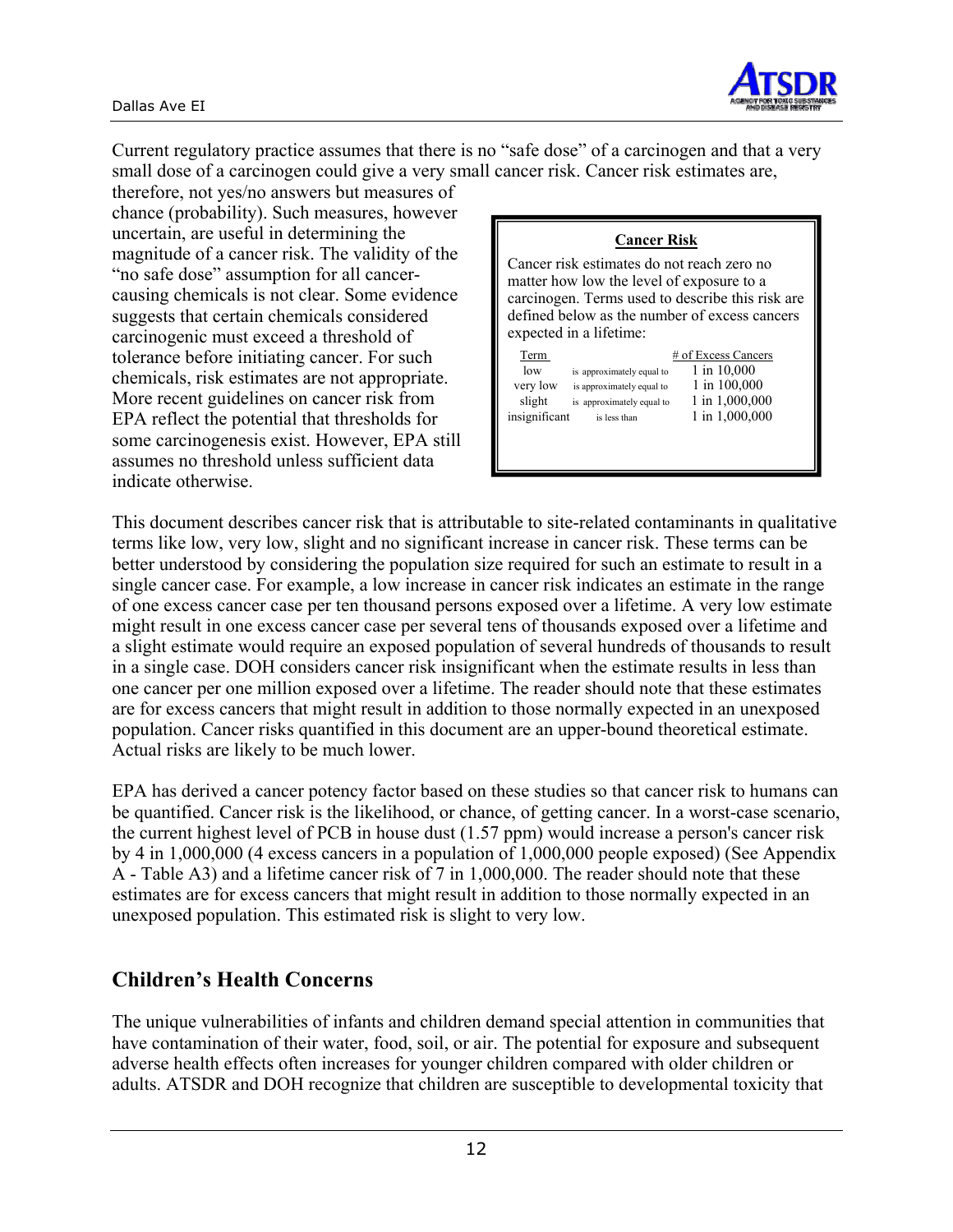

can occur at levels much lower than those causing other types of toxicity. This vulnerability is a result of the following factors:

- Children are more likely to play outdoors and bring food into contaminated areas.
- Children are shorter and their breathing zone is closer to the ground, resulting in a greater likelihood to breathe dust, soil, and heavy vapors.
- Children are smaller and receive higher doses of chemical exposure per body weight.
- Children's developing body systems are more vulnerable to toxic exposures, especially during critical growth stages in which permanent damage may be incurred.

Although everyone is exposed to small amounts of PCBs, certain people may have higher levels of PCB exposure because of their eating habits or activities. The Food and Drug Administration (FDA) required limits for PCBs in food are 0.2 ppm in infant and junior foods, 1.5 ppm in milk, 2 ppm in fish and shellfish, and 3 ppm in poultry and red meat [8]. Most human exposure comes from dietary sources. For example, people that eat more fish than the general population may be exposed to more PCBs because fish are a common dietary source of PCBs.

During the evaluation of the house dust, DOH considered potential exposures to children, as well as to adults. The doses calculated for PCB is not expected to result in adverse health effects for children, or adults, based on comparison with RfD value. The assessment did find that chronic exposure to PCBs over many years (for example, 30 years) does indicate a very low to slight increased cancer risk.

### **Conclusions**

No apparent public health hazard exists for residents exposed to PCBs found in house dust along Dallas Avenue.

#### **Recommendations**

- 1. Rugs should be shampooed or laundered with a mineral-oil-based cleaner or detergent to remove the PCBs (Lestoil or Mr. Clean and or regular laundry detergent).
- 2. The hardwood floors should be cleaned with a wet or damp disposable mop and a cleaning solution.

### **Public Health Action Plan**

Action Completed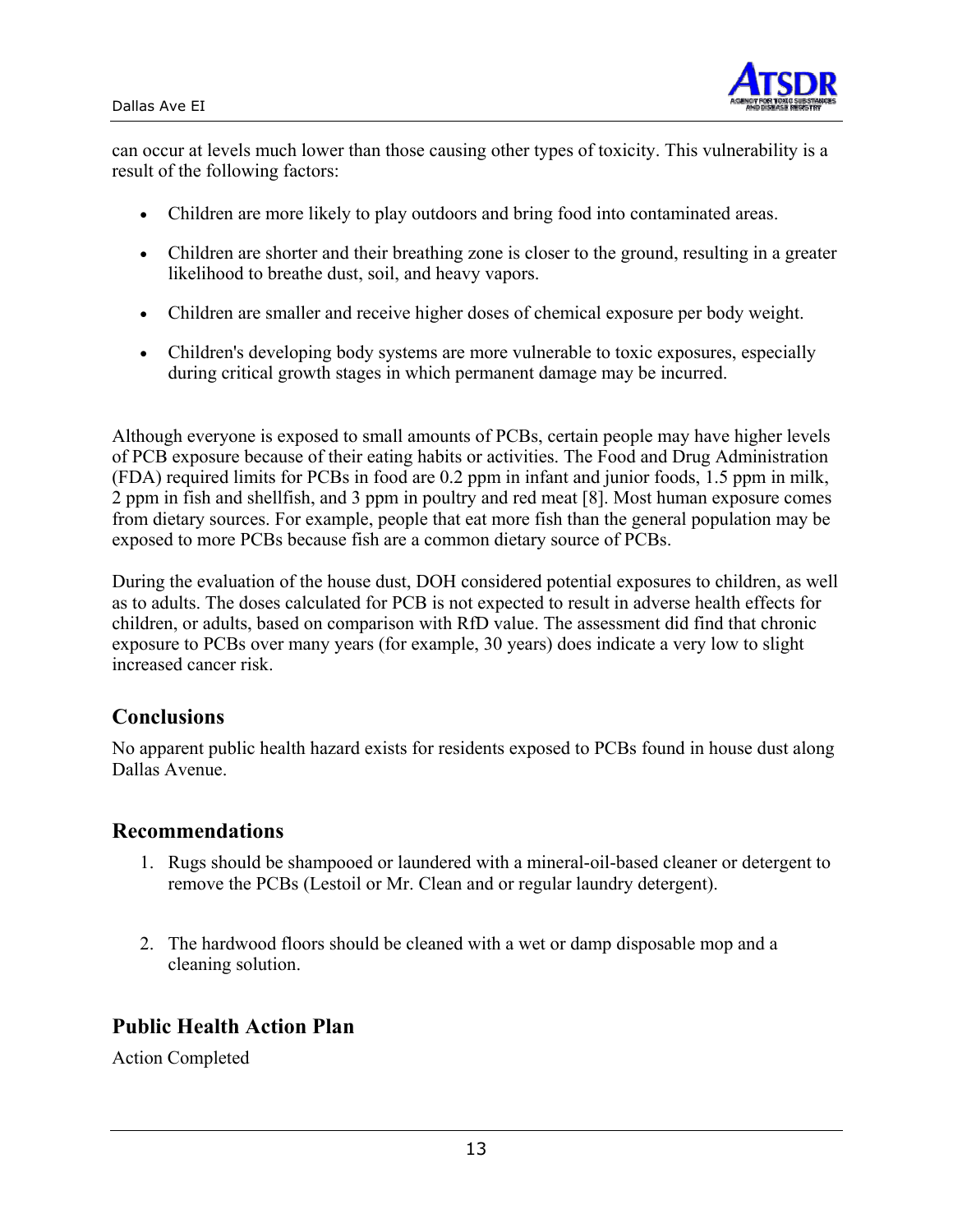

- 1. In December 2004, the City conducted placement of asphalt on and adjacent to unpaved streets to eliminate the community's potential exposure to the soil contaminants.
- 2. In December 2004, the City installed a temporary storm water collection and treatment system to control runoff from the newly paved roads.
- 3. In June 2005, the City removed PCBs found in two residential front yards on 17th Avenue South and removed gravel recently found to have elevated PCBs in the roadway shoulder on 16th Avenue South between Dallas Avenue South and South Cloverdale Street.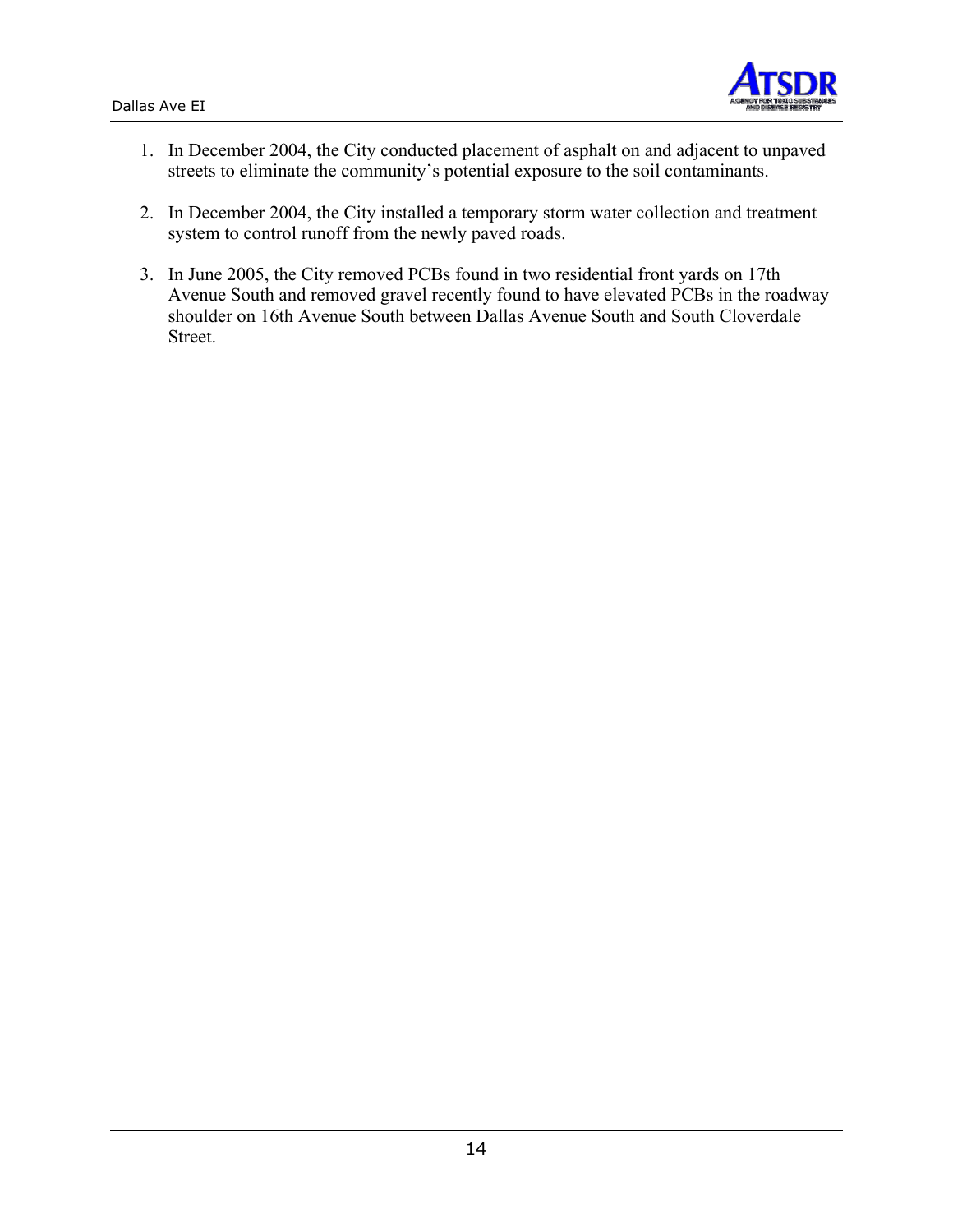

## **Authors**

Lenford O'Garro Washington State Department of Health Office of Environmental Health Assessments Site Assessment Section

### **Designated Reviewer**

Wayne Clifford, Manager Site Assessment Section Office of Environmental Health Assessments Washington State Department of Health

### **ATSDR Technical Project Officer**

Alan Parham Division of Health Assessment and Consultation Agency for Toxic Substances and Disease Registry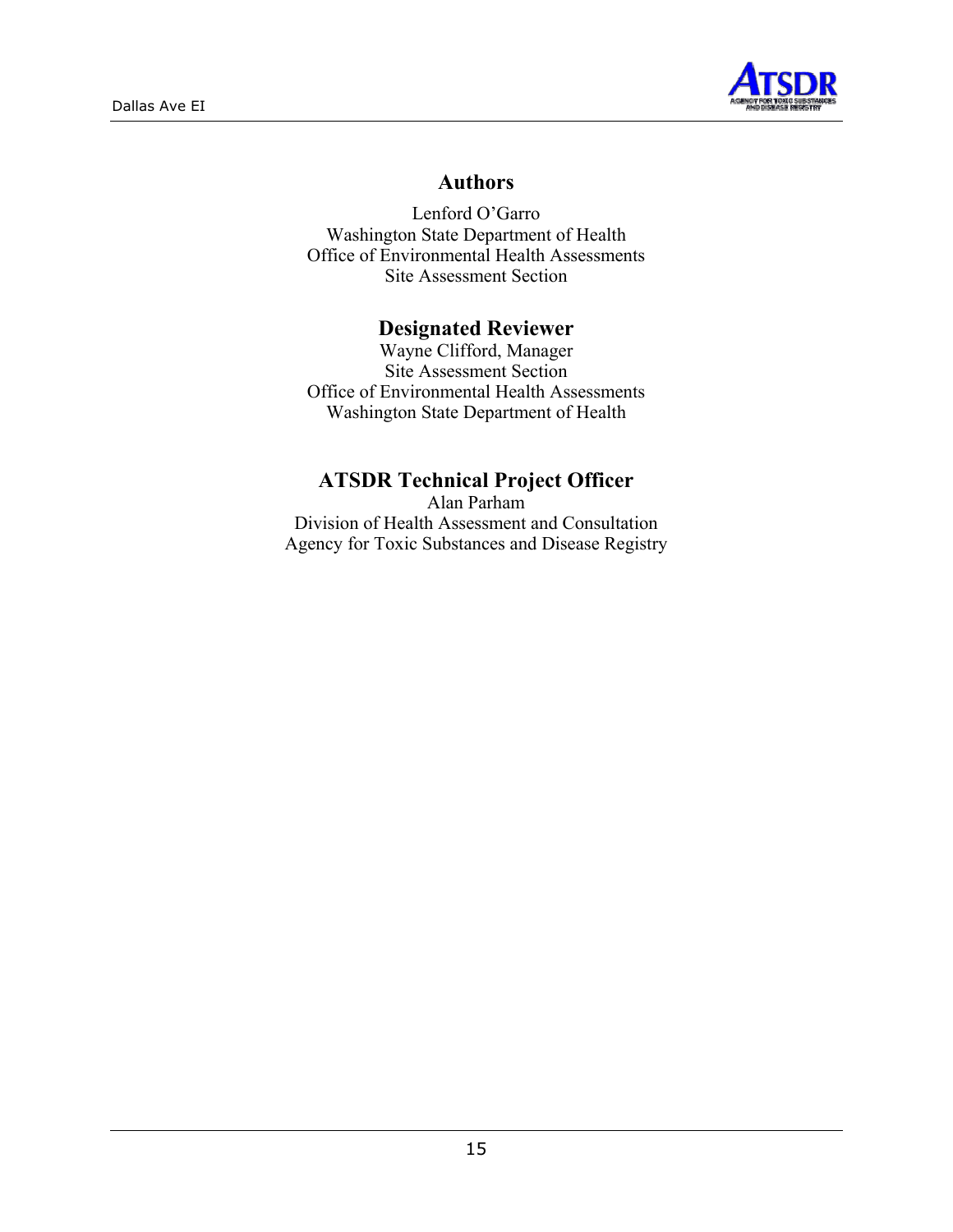

# **References**

- 1. Seattle Public Utilities. Laboratory analytical data from soil sampling conducted along Dallas Avenue, Seattle, Washington from July 22, 2004 through November 4, 2004
- 2. Personal communication between Dan Cargill, Ecology, and Barbara Trejo, DOH, November 28, 2004.
- 3. Personal communication between Lenford O'Garro, DOH, and Barbara Trejo, DOH, November 9, 2004.
- 4. City of Seattle. Laboratory analytical data sheets concerning soil contamination at the Dallas Avenue South soil removal project. Seattle, Washington. November 17, 2004.
- 5. Public Health Seattle and King County. Laboratory analytical data sheets concerning soil contamination in residential yards and garden near the Dallas Avenue South soil removal project. Seattle, Washington. November 8, 2004.
- 6. Personal communication between Dan Cargill, Ecology, and Elmer Diaz, DOH December 22, 2004.
- 7. Personal communication between Dan Cargill, Ecology, and Barbara Trejo, DOH, October 28, 2004.
- 8. ATSDR. 2000. Toxicological Profile for Polychlorinated Biphenyls (PCBs). http://www.atsdr.cdc.gov[/toxprofiles/tp.asp?id=142&tid=26](http://www.atsdr.cdc.gov/toxprofiles/tp.asp?id=142&tid=26)
- 9. Rushneck, D. R., Beliveau, A., Fowler, B., Hamilton, C., Hoover, D., Kaye, K., Berg, M., Smith, T., Telliard, W. A., Roman, H., Ruder, E., and Ryan, L. 2004. Concentrations of dioxin-like PCB congeners in unweathered Aroclors by HRGC/HRMS using EPA Method 1668A. Chemosphere. 54:79-87.
- 10. U.S. Environmental Protection Agency. Integrated Risk Information System (IRIS), Aroclor 1254, CASRN 11097-69-1 (11/01/1996).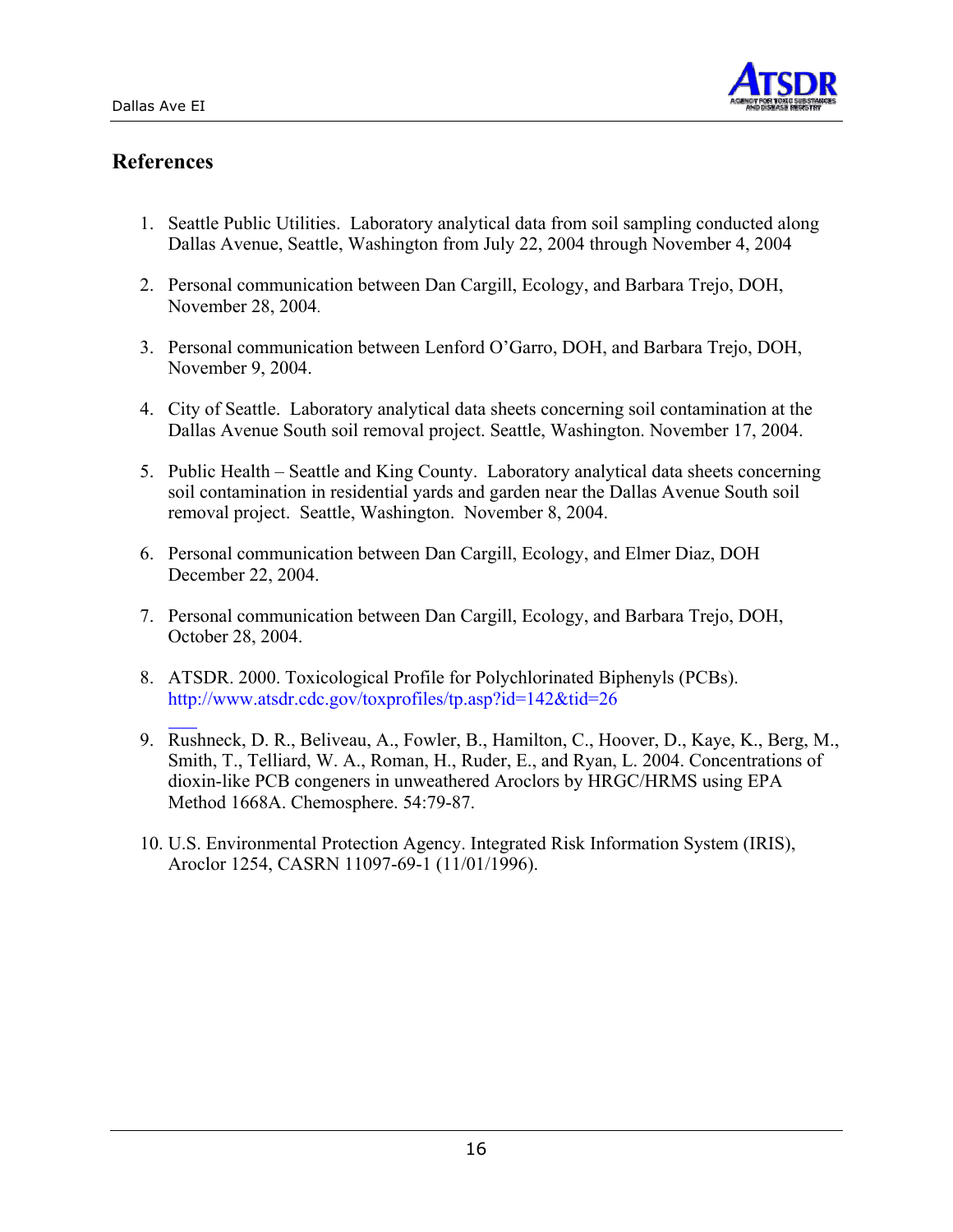

#### Figure 1. Demographic Statistics Within One Mile of the Site\* - Seattle, King County, Washington.

#### **King County**



**\* Calculated using the area proportion technique. Source: 2000 U.S. CENSUS**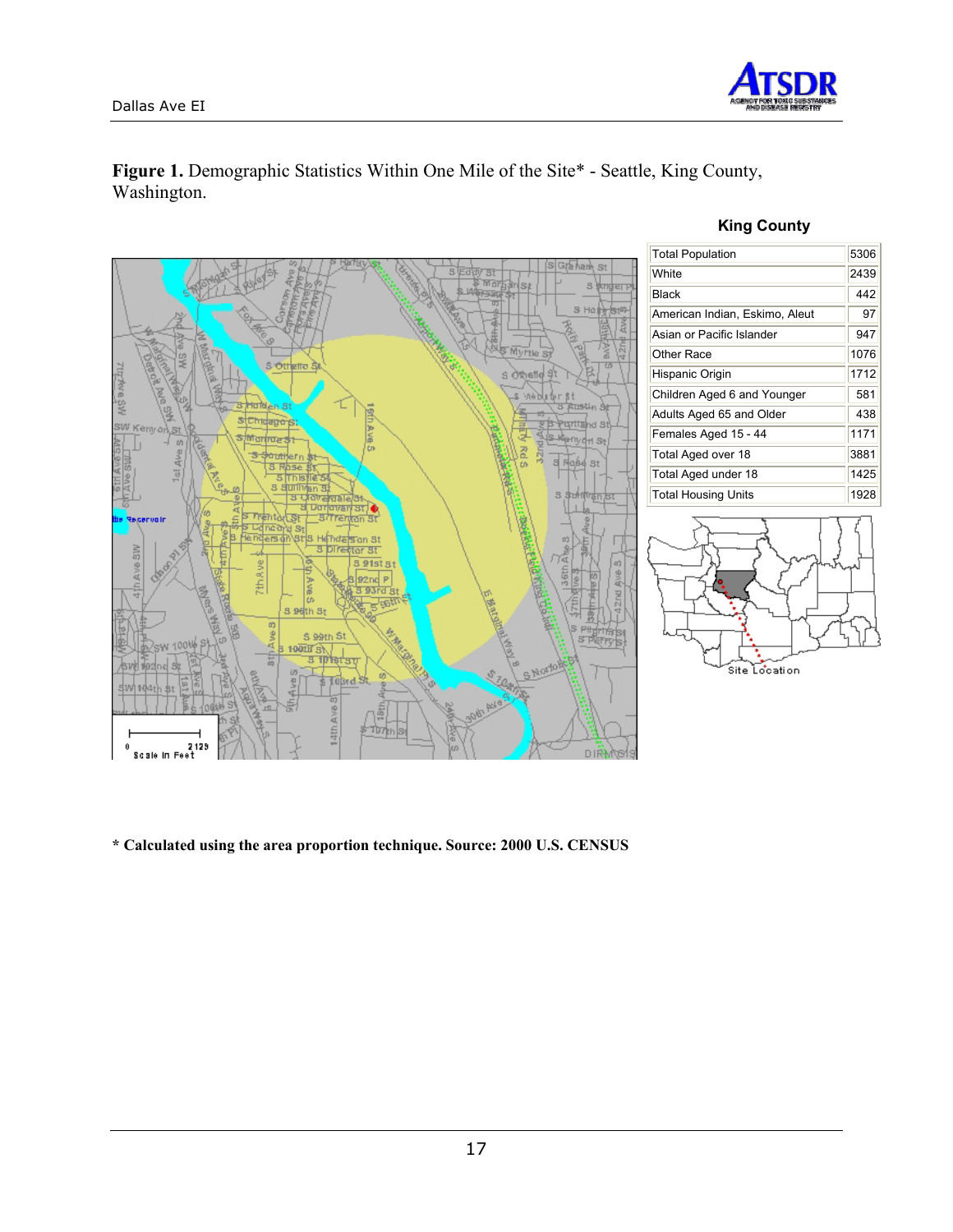



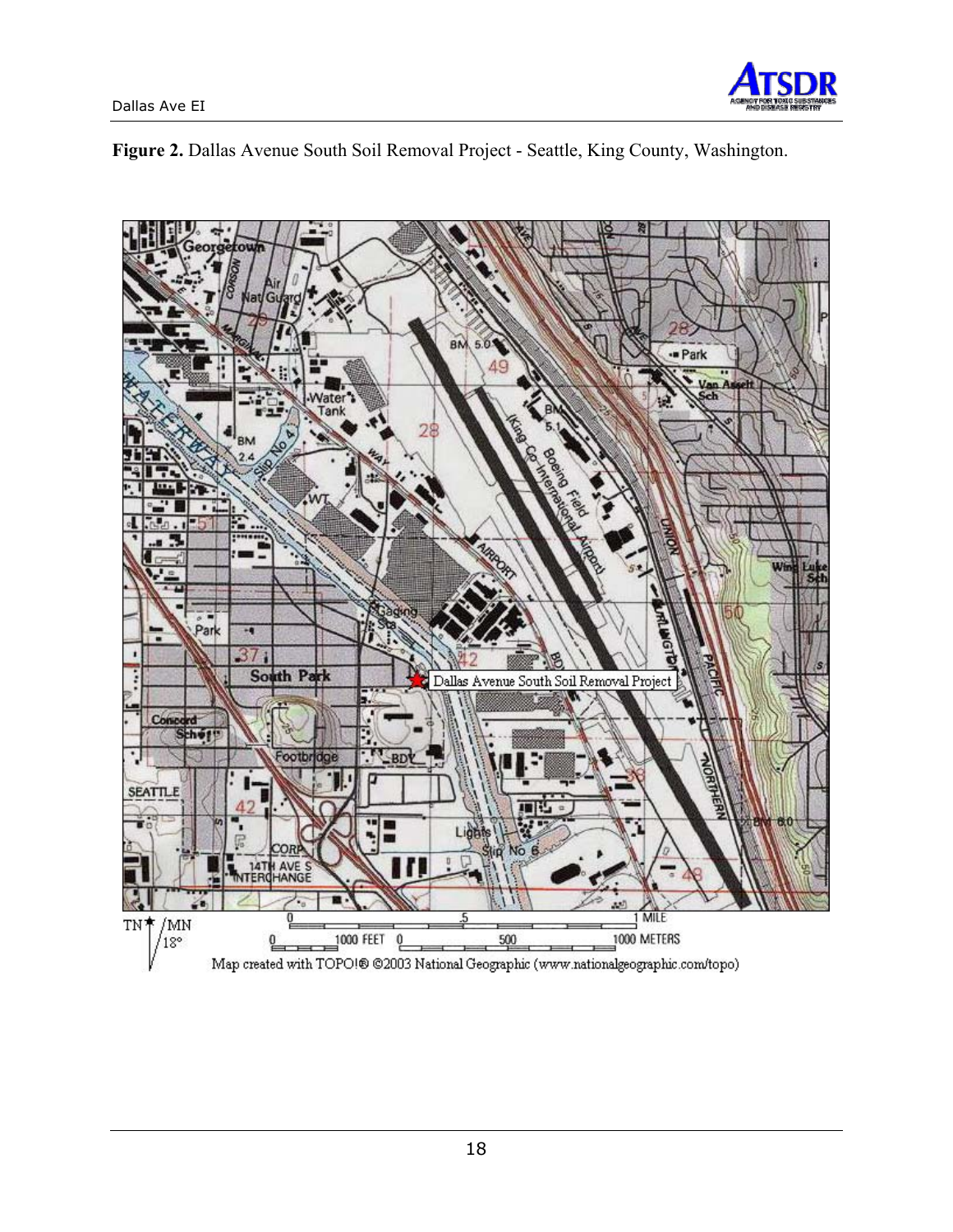

# **Appendix A**

This section provides calculated exposure doses and assumptions used for exposure to PCB in house dust at Dallas Ave. Three different exposure scenarios were developed to model exposures that might occur. These scenarios were devised to represent exposures to a child (0-5 yrs), an older child, and an adult. The following exposure parameters and dose equations were used to estimate exposure doses from direct contact with PCB in house dust using general exposures parameters for soil exposure.

#### **Exposure to PCB in house dust via ingestion, inhalation, and dermal absorption.**

#### **Total dose (non-cancer) = Ingested dose + inhaled dose + dermally absorbed dose**

#### **Ingestion Route**

 $Dose_{(non\text{-}cancer (mg/kg-day))} = C \times CF \times IR \times EF \times ED$  $BW x AT$ <sub>non-cancer</sub>

Cancer Risk =  $C x CF x IR x EF x CPF x ED$  $BW \times AT_{cancer}$ 

#### **Dermal Route**

Dermal Transfer (DT)=  $C x AF x ABS x AD x CF$ ORAF

 $Dose_{(non\text{-}cancer (mg/kg-day))} = DT x SA x EF x ED$  $BW \times AT$ <sub>non-cancer</sub>

Cancer Risk =  $DT x SA x EF x CPF x ED$  $BW \times AT_{cancer}$ 

#### **Inhalation of Particulate from Soil Route**

Dose<sub>non-cancer (mg/kg-day)</sub> =  $C \times SMF \times IHR \times EF \times ED \times 1/PEF$  $BW \times AT$ <sub>non-cancer</sub>

Cancer Risk =  $C x$  SMF x IHR x EF x ED x CPF x 1/PEF  $BW \times AT_{cancer}$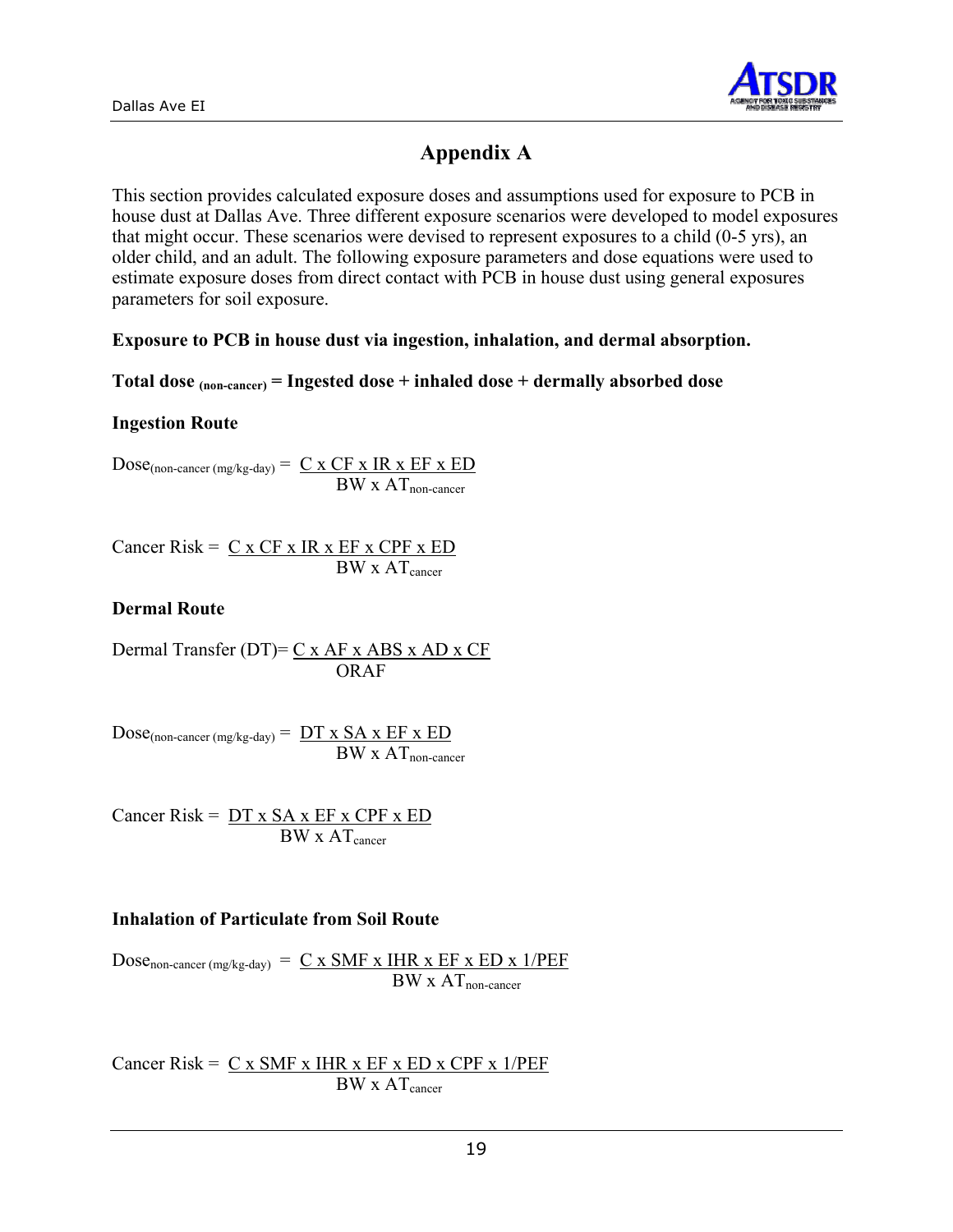

#### **Table A1.** Exposure Assumptions for exposure to PCB contamination in house dust sample at Dallas Ave – Seattle, King County, Washington.

| Parameter                                    | Value         | Unit                       | <b>Comments</b>                                                              |  |  |
|----------------------------------------------|---------------|----------------------------|------------------------------------------------------------------------------|--|--|
| $\overline{\text{Concentration}}$ (C)        | Variable      | mg/kg                      | Maximum detected value                                                       |  |  |
| Conversion Factor (CF)                       | 0.000001      | kg/mg                      | Converts contaminant concentration from<br>milligrams (mg) to kilograms (kg) |  |  |
| Ingestion Rate $(IR)$ – adult                | 100           |                            |                                                                              |  |  |
| Ingestion Rate (IR) - older child            | 100           | mg/day                     | Exposure Factors Handbook [23]                                               |  |  |
| Ingestion Rate (IR) - child                  | 200           |                            |                                                                              |  |  |
| <b>Exposure Frequency (EF)</b>               | 200           | days/year                  | Average days in school year                                                  |  |  |
| <b>Exposure Duration (Ed)</b>                | 30(5, 10, 15) | years                      | Number of years at one residence (child, older<br>child, adult yrs).         |  |  |
| Body Weight (BW) - adult                     | 72            |                            | Adult mean body weight                                                       |  |  |
| Body Weight $(BW) - o \overline{lder child}$ | 41            | kg                         | Older child mean body weight                                                 |  |  |
| Body Weight (BW) - child                     | 15            |                            | 0-5 year-old child average body weight                                       |  |  |
| Surface area (SA) - adult                    | 5700          |                            |                                                                              |  |  |
| Surface area (SA) – older child              | 2900          | $\text{cm}^2$              | <b>Exposure Factors Handbook</b>                                             |  |  |
| Surface area (SA) - child                    | 2900          |                            |                                                                              |  |  |
| Averaging Time <sub>non-cancer</sub> (AT)    | 1825          | days                       | 5 years                                                                      |  |  |
| Averaging Time <sub>cancer</sub> (AT)        | 27375         | days                       | 75 years                                                                     |  |  |
| Cancer Potency Factor (CPF)                  | 2.0           | $mg/kg$ -day <sup>-1</sup> | Source: EPA: CPF are presented in Table A 3                                  |  |  |
| 24 hr. absorption factor (ABS)               | 0.14          | unitless                   | Source: EPA Chemical Specific<br><b>PCB</b>                                  |  |  |
| Oral route adjustment factor (ORAF)          | 1             | unitless                   | Non-cancer (nc) / cancer (c) - default                                       |  |  |
| Adherence duration (AD)                      | 1             | days                       | Source: EPA                                                                  |  |  |
| Adherence factor (AF)                        | 0.2           | mg/cm <sup>2</sup>         | Child, older child                                                           |  |  |
|                                              | 0.07          |                            | Adult                                                                        |  |  |
| Inhalation rate (IHR) - adult                | 15.2          |                            |                                                                              |  |  |
| Inhalation rate $(IHR)$ – older child        | 14            | $m^3$ /day                 | <b>Exposure Factors Handbook</b>                                             |  |  |
| Inhalation rate (IHR) - child                | 8.3           |                            |                                                                              |  |  |
| Soil matrix factor (SMF)                     |               | unitless                   | Non-cancer $(nc)$ / cancer $(c)$ - default                                   |  |  |
| Particulate emission factor (PEF)            | $1.45E + 7$   | $m^3/kg$                   | Model Parameters                                                             |  |  |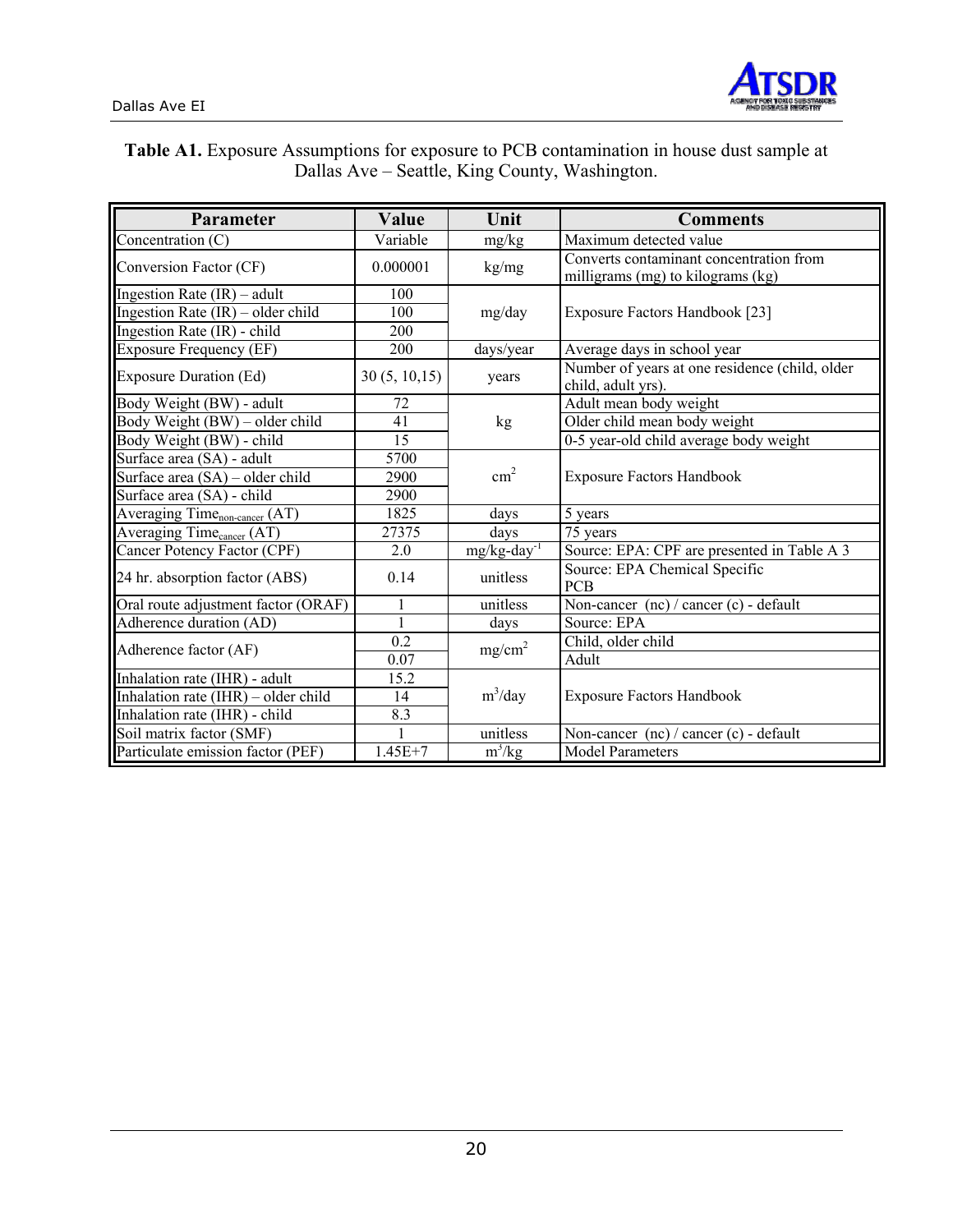

#### **Dust Ingestion Route of Exposure – Non-cancer**

**Table A2.** Non-cancer hazard calculations resulting from exposure to PCB contamination in house dust sample at Dallas Ave – Seattle, King County, Washington.

| Contaminant | Concentr       | <b>Scenarios</b> |                                    | <b>Estimated Dose</b><br>(mg/kg/day) |                                       | <b>Total Dose</b> | <b>RfD</b>  | <b>Hazard</b><br>quotient |
|-------------|----------------|------------------|------------------------------------|--------------------------------------|---------------------------------------|-------------------|-------------|---------------------------|
|             | ation<br>(ppm) |                  | Incidental<br>Ingestion of<br>dust | Dermal<br>Contact<br>with dust       | Inhalation of<br>dust<br>Particulates |                   | (mg/kg/day) |                           |
|             |                | Child            | $2.01E - 5$                        | 8.15E-6                              | 5.75E-8                               | 2.83E-5           |             | 1.42                      |
| <b>PCB</b>  | 1.57           | Older child      | $3.67E - 6$                        | 2.98E-6                              | $3.54E-8$                             | 6.68E-6           | $2E-5$      | 0.33                      |
|             |                | Adult            | $2.09E - 6$                        | 1.17E-6                              | 2.19E-8                               | $3.28E - 6$       |             | 0.16                      |

#### **Dust Ingestion Route of Exposure - Cancer**

**Table A3**. Cancer risk resulting from exposure to PCB contamination in house dust sample at Dallas Ave – Seattle, King County, Washington.

| Contaminant Concentra cancer         | Max                   | <b>EPA</b>  | Cancer<br><b>Potency</b>     | <b>Scenarios</b> |                                    | <b>Increased Cancer Risk</b>   |                               | <b>Total</b><br>Cancer |
|--------------------------------------|-----------------------|-------------|------------------------------|------------------|------------------------------------|--------------------------------|-------------------------------|------------------------|
|                                      | $\textbf{tion (ppm)}$ | Group       | Factor<br>$(mg/kg-day^{-1})$ |                  | Incidental<br>Ingestion of<br>Soil | Dermal<br>Contact<br>with Soil | Inhalation of<br>Particulates | <b>Risk</b>            |
|                                      |                       |             |                              | Child            | 2.68E-6                            | .09E-6                         | 7.66E-9                       | 3.78E-6                |
| <b>PCB</b><br>B <sub>2</sub><br>1.57 | 2.0                   | Older child | 9.79E-7                      | 7.95E-7          | 9.46E-9                            | 1.78E-6                        |                               |                        |
|                                      |                       |             |                              | Adult            | 8.36-7                             | $4.67E - 7$                    | 8.77E-9                       | 1.31E-6                |

Lifetime cancer risk: 3.78E-6 + 1.78E-6 + 1.31E-6 = 6.87E-6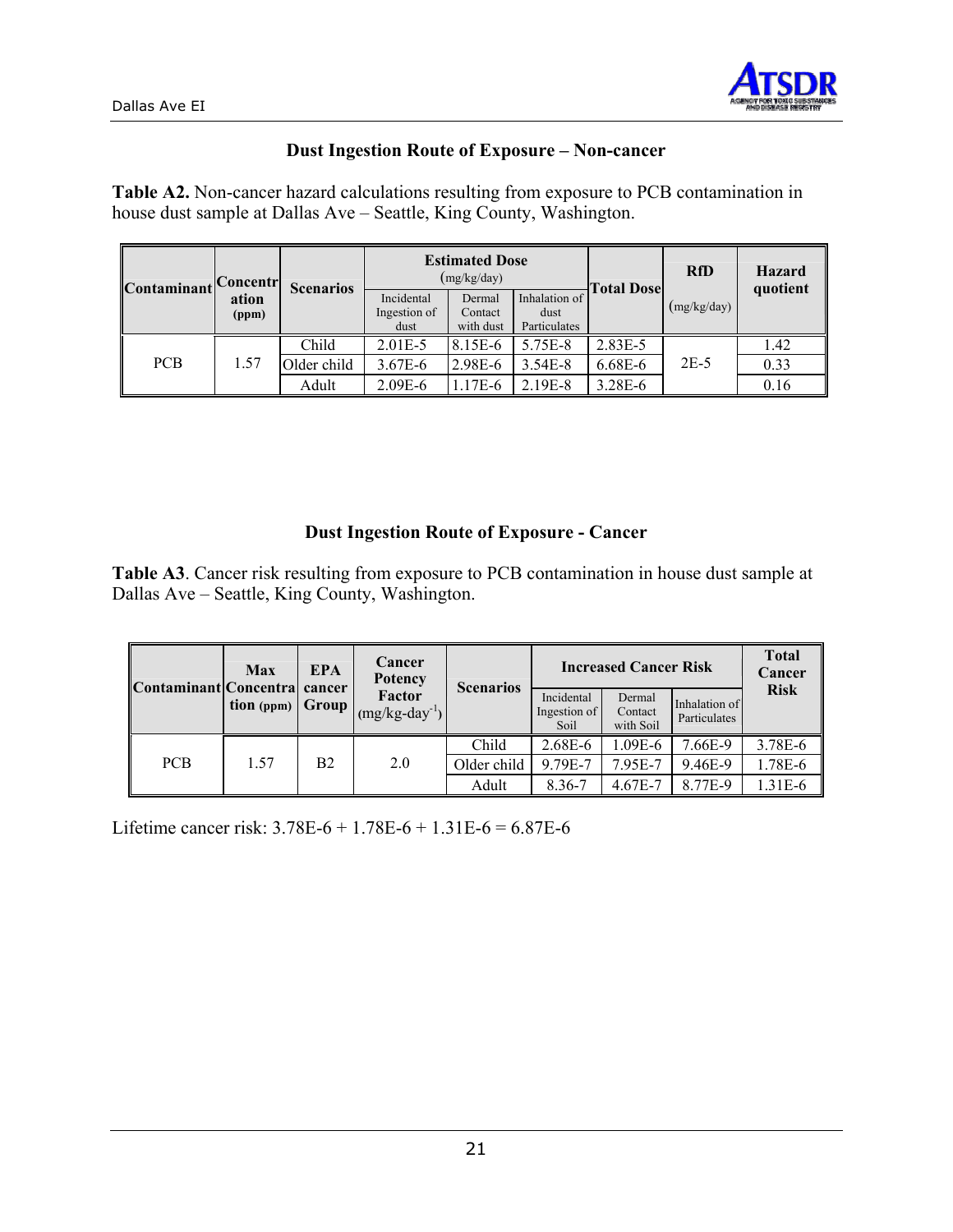

# **Appendix B**

John/Jane Doe XX YYYY Road Seattle, WA

John/Jane Doe,

The Washington State Department of Health (DOH) is concerned about PCBs contamination in your yard. Soil in your neighborhood and yard was contaminated with PCB. Some steps have been taken to reduce your exposure by paving the adjacent road. DOH sent you a report about the health hazards linked to PCBs. DOH suggested sampling of indoor dust in your home. DOH is now offering free indoor dust sampling. Dust testing will help DOH decide if PCB exposure is a problem.

DOH is doing this study with the Agency for Toxic Substances and Disease Registry (ATSDR). The study is free of charge. If you are interested, I would explain the purpose of the procedure to you. A signed consent form for the dust sample is enclosed. This form is required to take part. You may change your mind at anytime.

Please contact me toll-free at 1-877-485-7316 or 360-236-3376 to set a date and/or to discuss any concerns that you may have.

Sincerely,

Lenford O'Garro Public Health Advisor Site Assessment Section Office of Environmental Health Assessments Washington State Department of Health

Att.: Consent Forms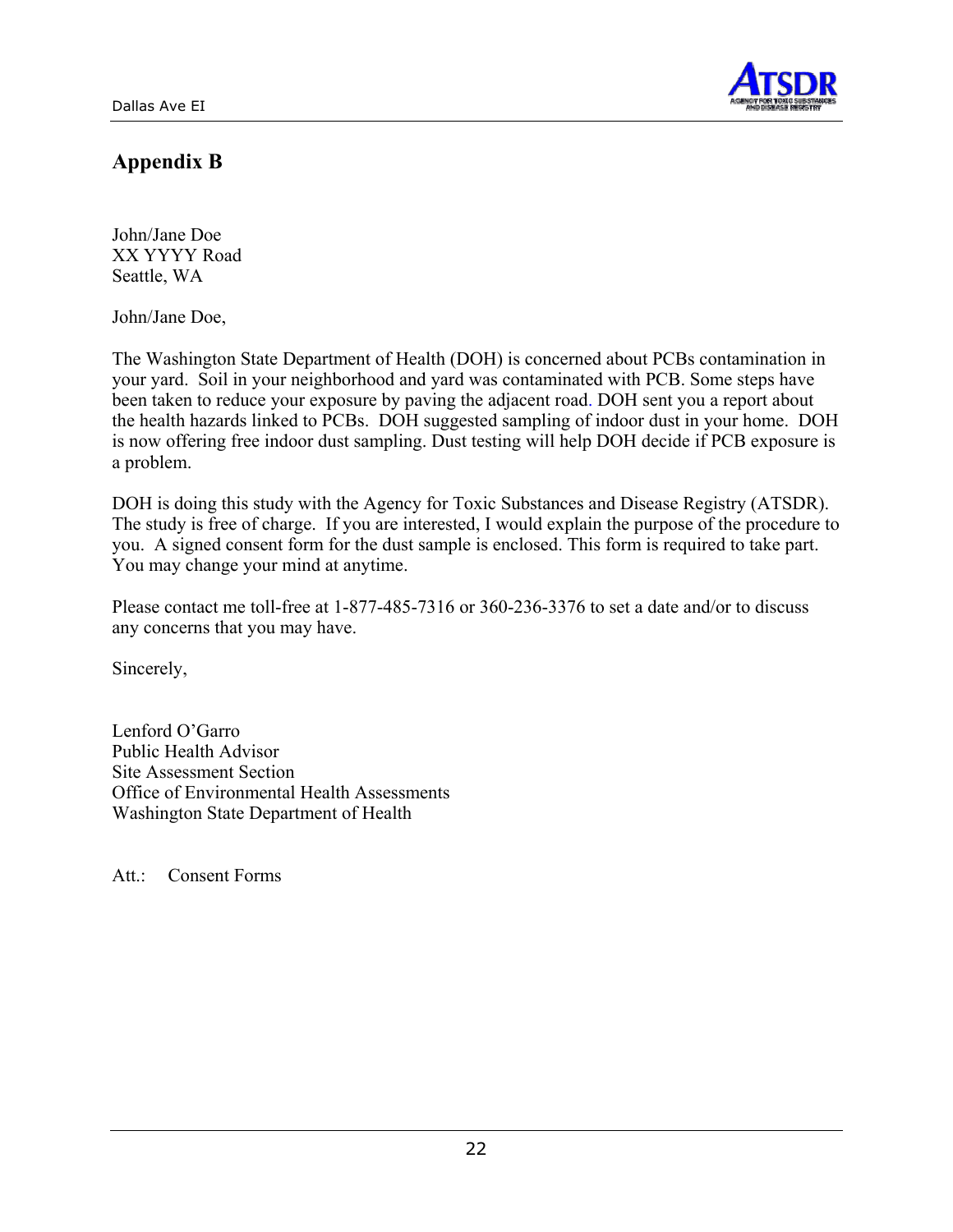

# **Appendix C**

#### **Consent Form for Environmental Sampling Dallas Avenue Exposure Investigation**

The Washington State Department of Health (DOH) invites you to join in an exposure study. We are concerned that you might have been exposed to PCBs. DOH and the Agency for Toxic Substances and Disease Registry (ATSDR) are offering free, voluntary PCB house dust sampling. This testing will help you know the level of PCBs in your house dust. It will also help DOH and ATSDR to determine what actions are needed. It will take about 30 minutes for DOH to sample the dust in your home.

#### **Benefits**

You will benefit by learning the PCB level in your home's dust. We will tell you how to reduce your exposure to PCBs.

#### **Risks**

There are no health risks from joining in this study. The results may affect your property value since they must be disclosed during any future sale of the property.

#### **Procedure/Tests:**

DOH staff will vacuum a high traffic area that you identify in your home. Up to four homes will be tested during this project.

#### **Participation**

Your participation is voluntary. Providing any information is voluntary. You can stop participating at any time. You must sign this form to take part in the sampling.

#### **Results**

The test results will be provided in writing in about three months. Results that are of immediate health concern will be reported to you as soon as they are known.

#### **Confidentiality**

State law protects confidentiality. Reports based on the results will not identify specific individuals in any way. Forms containing your name or address will be kept in locked cabinets at DOH. Only federal, state, or local public health and environmental agencies may review test results. These agencies must also protect this confidential information.

#### **Contact**

If you have any questions or if you feel this investigation or the testing has harmed you, please contact: Lenford O'Garro or Wayne Clifford of DOH at 1 (877) 485-7316.

#### **Consent**

The risks and benefits of this exposure study have been explained. All of your questions have been answered. You hereby consent to participate in the health investigation described above.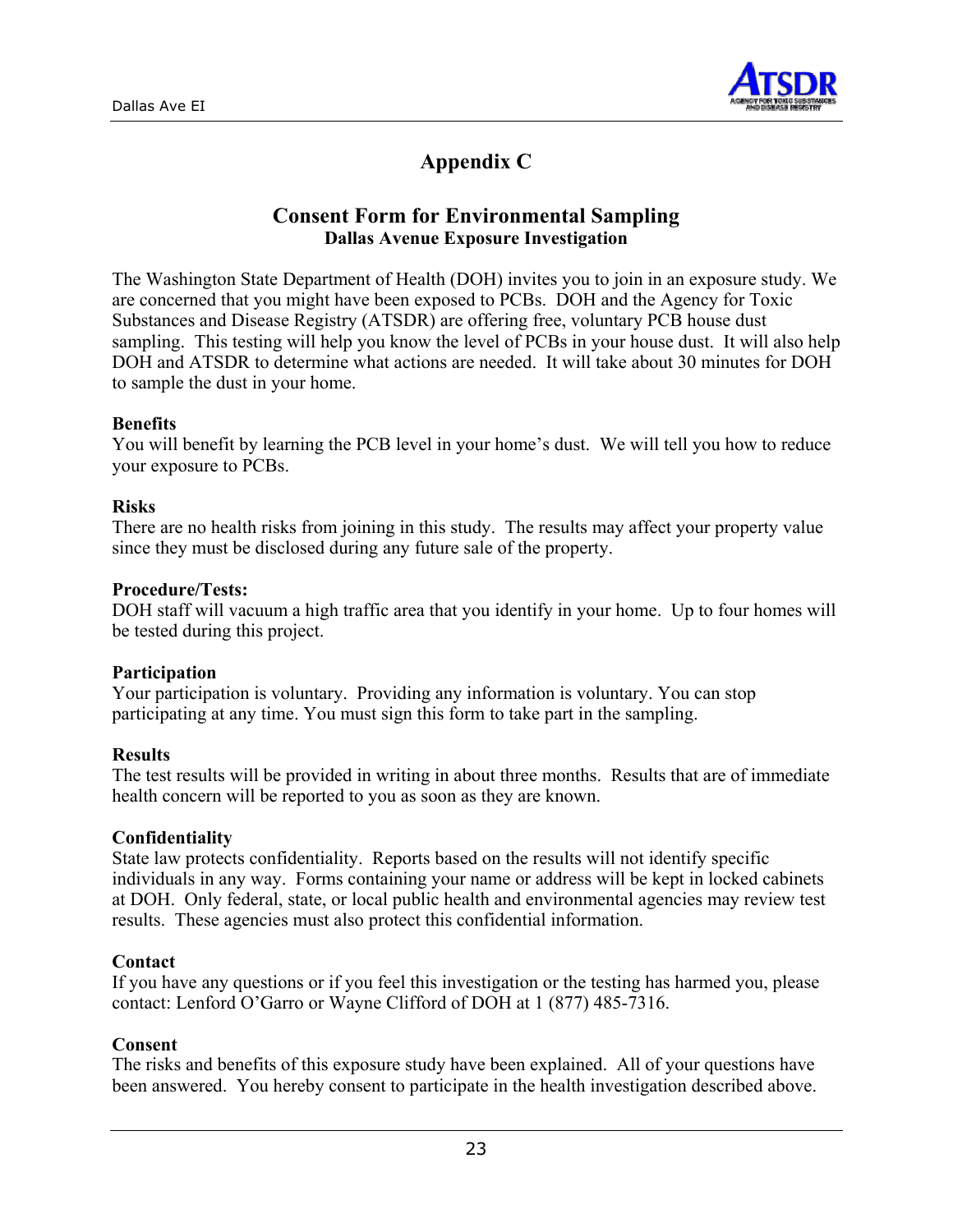| $\mathbf{a} \in \mathbb{R}$<br>R٣ |
|-----------------------------------|

|                       | I, (print)    |              | _, agree to have my house dust sampled for PCBs. |  |
|-----------------------|---------------|--------------|--------------------------------------------------|--|
|                       |               |              |                                                  |  |
| Date: $\qquad \qquad$ |               |              |                                                  |  |
| Address:              | <b>Street</b> |              |                                                  |  |
|                       | <b>City</b>   | <b>State</b> | Zip code                                         |  |
| Phone #:              |               |              |                                                  |  |
| Witness:              | (Print name)  |              | (Signature)                                      |  |

Dallas Ave EI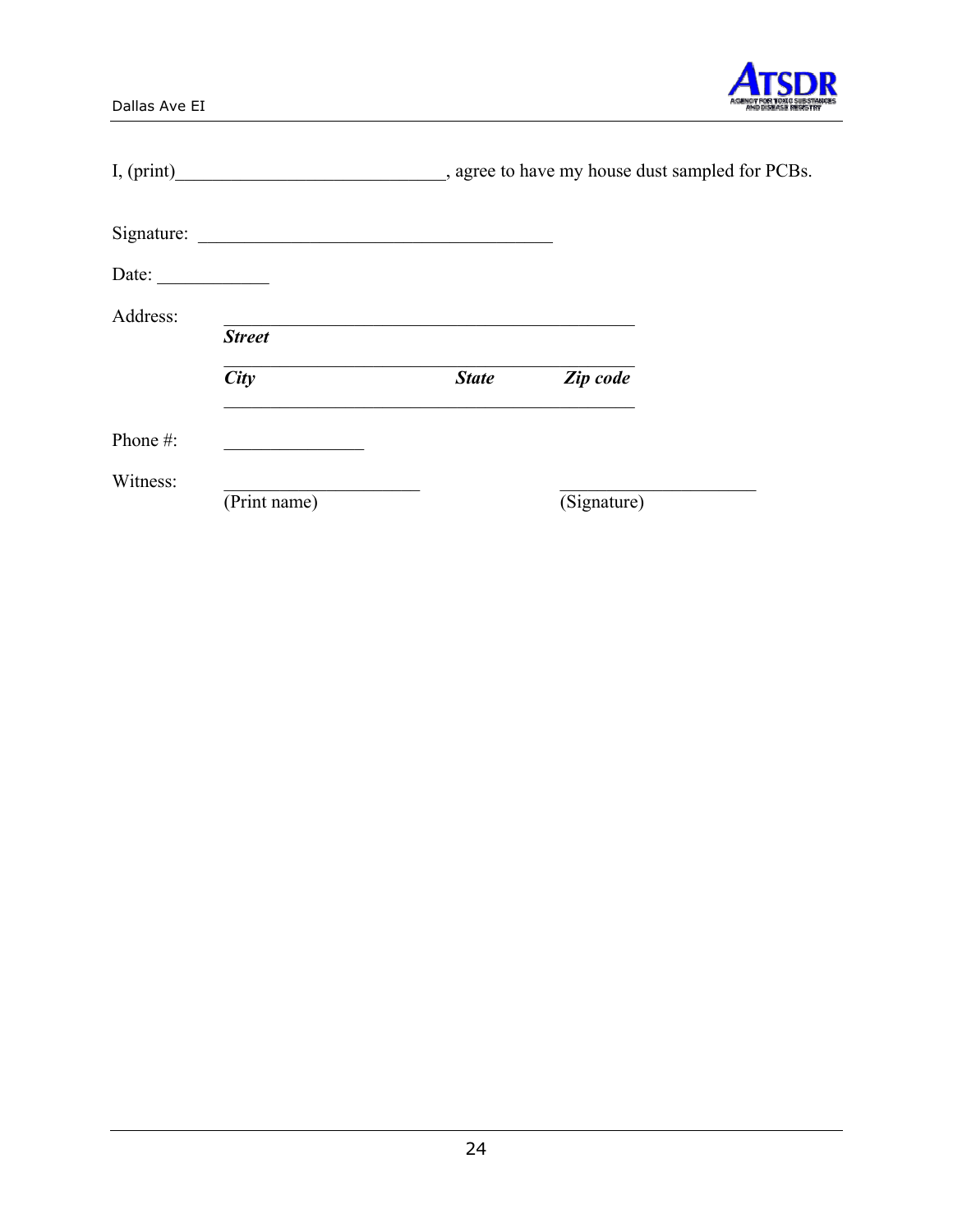

# **Appendix D**

#### **Housedust Sampling Protocol**

(Adapted from "Total Pesticide Exposure Study: Standard Operating Procedures- SOP Section 2. House Dust Sampling Procedures. University of Washington, Department of Environmental Health, Alex Lu, PhD")

#### **2.0 Objective**

Collect house dust samples for measurement of PCB in order to provide an estimate of potential exposure to residents.

#### **2.1 Materials**

Nilfisk Ethyl alcohol Waste container with cap for ethyl alcohol Disposable gloves  $Kimwipe<sup>TM</sup>$ Measuring tape and masking tape Housedust Sample Data Sheets Sharpie and sample labels Field notebook Nilfisk GS-80 or GM-80 vacuum cleaner Nilfisk GS-80 or GM-80 vacuum cleaner accessories (vacuum cleaner bags, polyliner bags, straight steel wand, 32-mm anti-static vacuum hose, 32-mm anti-static vacuum hose coupler components, and 5" upholstery nozzle) Extension cord Adapter (3-prong to 2-prong) Vacuum template (1 m x 1 m template) Ziplock plastic bags  $(9'' \times 13'')$ Squeeze bottle (filled with deionized water) Regular pen Storage boxes (for transporting supplies) Paper towels Camel-hair paintbrush

#### **2.2 Pre-field Preparation**

Clean the Nilfisk vacuum hoses, curved plastic tubes, and upholstery nozzles with soap and water, tap water rinse and solvent rinse with ethyl alcohol.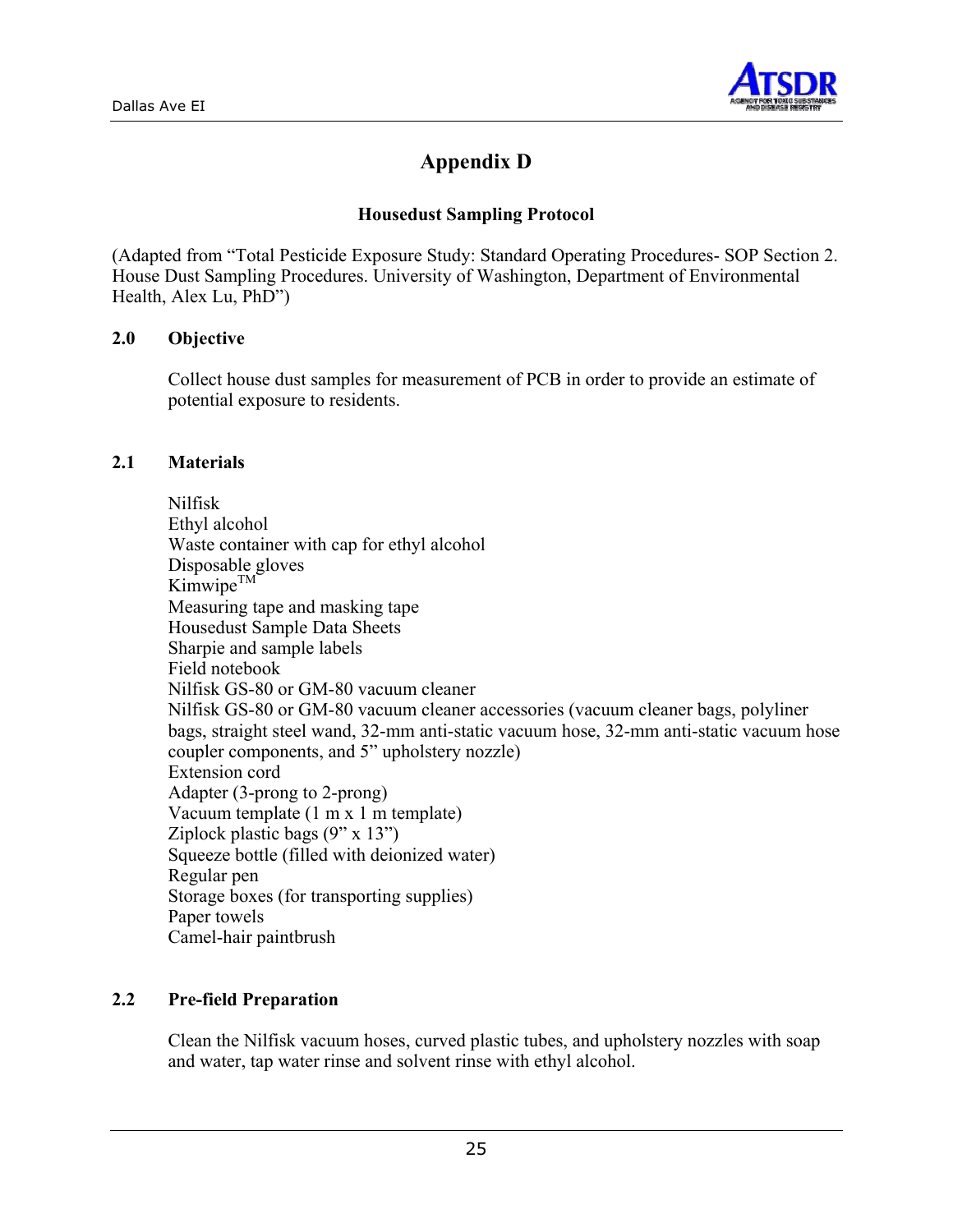

#### **2.3 Field Base Procedures**

There are really no procedures that need to be performed at the Field Base with respect to the house dust samples. Simply keep the samples (in their ziplock bags) secured in a storage box or cooler (no ice is necessary).

#### **2.4 On-site Preparation**

- 1. Complete the Housedust Sample Data Sheet with homeowner.
- 2. Label each data sheet with the appropriate home owner identification number.
- 3. Date and initial all data sheets.

#### **2.5 Criteria for Sampling**

- 1. Explain to the parent that you wish to vacuum their carpet. Ask the parent where the best place is for plugging in the vacuum cleaner.
- 2. Ask the parent where the most frequently used areas of the home are located. This area usually includes the central living area of the home.
- 3. Collect a sample of approximately 10 grams from a high use carpeted area of the home. Sample another area of the carpet next to the area you just sampled if you do not collect sufficient dust. Do not sample within 3 feet of the doorway.

#### **2.6 Housedust Sampling Procedures**

#### *2.6.1 Setting up the Nilfisk Vacuum Cleaner*

- 1. The Nilfisk unit is divided into three layers: the top layer is the high efficiency particulate air (HEPA) filter; the middle layer is where the motor and main filter can be found; and the lower layer is the container in which the polyliner and vacuum collection bags are placed.
- 2. Unsnap the two lower container clips and pull up on the Nilfisk unit handle to remove the top two-thirds of the Nilfisk unit. With a lightly moistened paper towel, wipe clean the lower container of the Nilfisk unit, in particular the hose socket where the hose connects to the Nilfisk unit. Attach a new vacuum collection bag by placing the plastic ring on the bag around the hose socket tube on the interior wall of the lower container of the Nilfisk unit. Carefully place a polyliner bag around the vacuum collection bag. The opening of the polyliner bag should loosely wrap around where the vacuum bag attaches to the hose socket tube.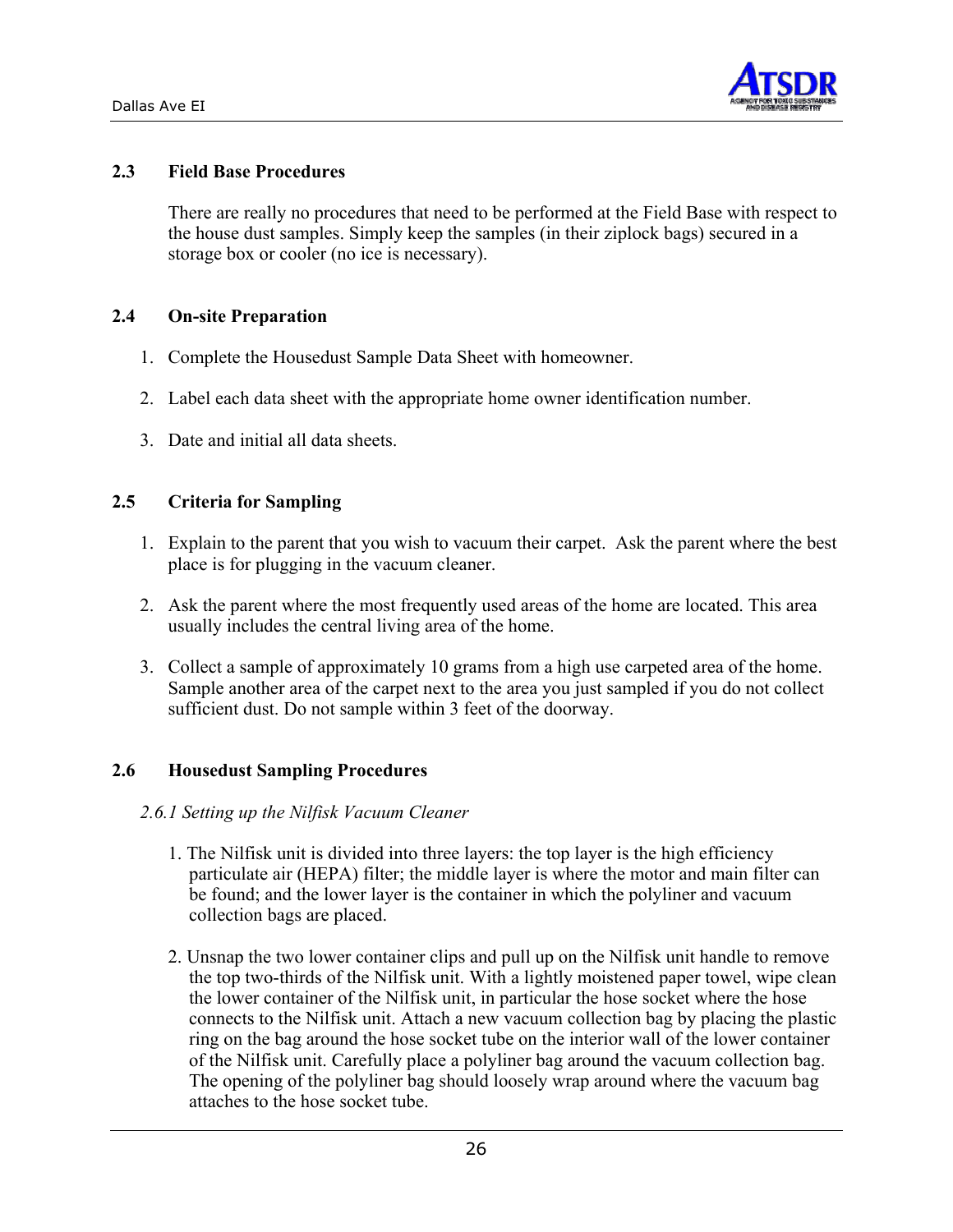

- 3. Place the top two-thirds of the Nilfisk unit back onto the lower container until it fits snugly in the grooves. Snap shut the lower container clips.
- 4. Connect one end of the 2-m length of 32-mm anti-static hose to the coupler pieces and the other end to the curved plastic tube.
- 5. Attach the two steel wands together. The end that has the plastic ring around it should be connected to the curved plastic tube end of the vacuum hose. The 5" upholstery nozzle will fit snugly on the steel metal end of the two wands.
- 6. The coupler side of the vacuum hose can then be placed into the hose socket on the exterior of the Nilfisk unit itself. Turn the coupler clockwise to lock it into place.
- 7. Plug the power cord into the electric socket found on the top layer of the Nilfisk unit. Once the Nilfisk unit is plugged into an electric outlet, turn it on by pushing down on the blue button.

#### *2.6.2. House Dust Sampling*

1. Measure out a 1.0 m by 1.0 m template for the sampling area and tape it down with masking tape. Using the Nilfisk vacuum cleaner unit hooked up to the upholstery nozzle, vacuum the marked out area in a repetitive fashion (up, down, over; repeat (see diagram below)). Once the entire area has been vacuumed, vacuum the same area again in the same manner, but in a perpendicular direction to what was originally done (see diagram below). Completion of this procedure will ensure that each area within the vacuuming template will have been vacuumed over four times.

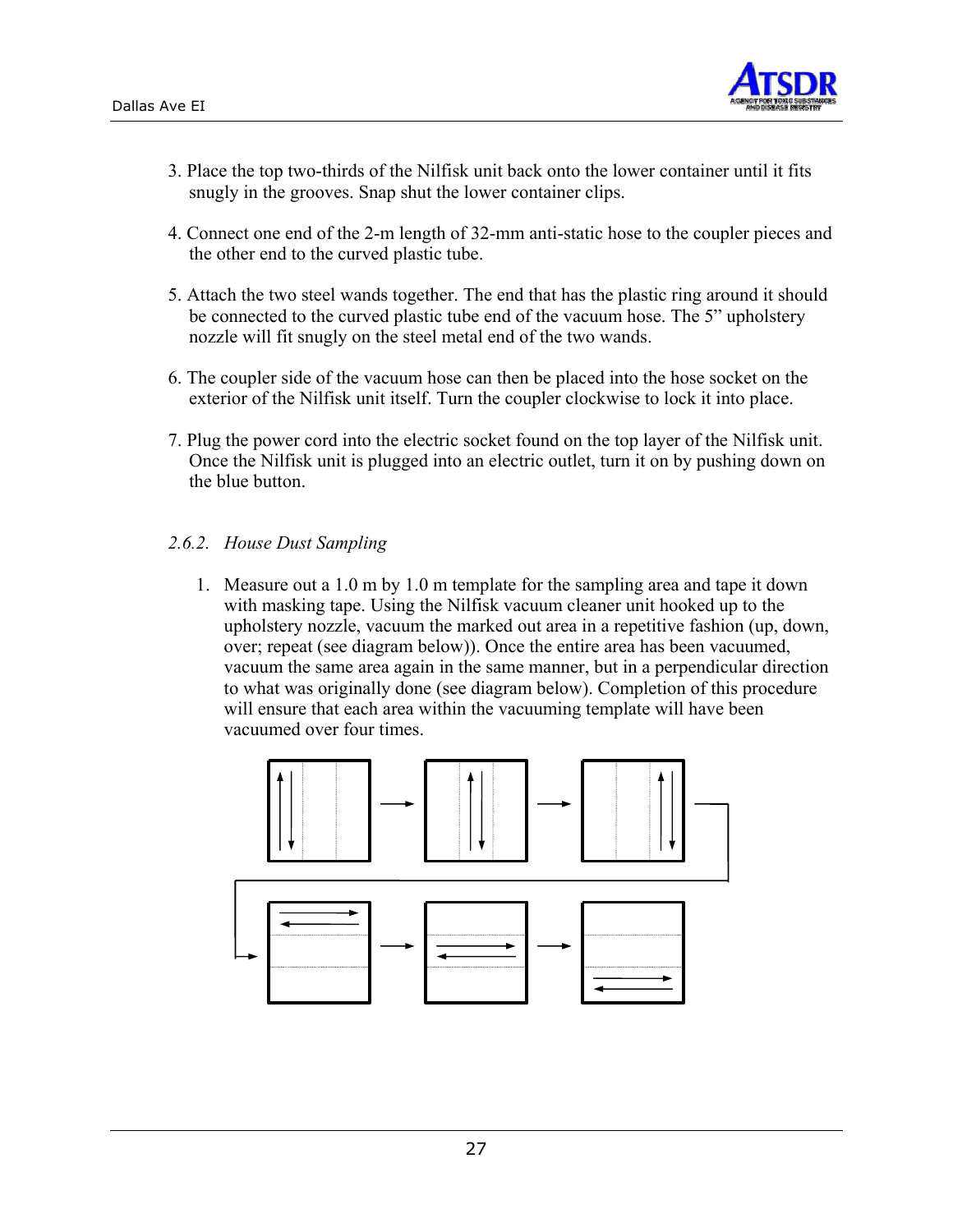

2. The dust collection procedure calls for a total dust sample of approximately 10 grams, although more is better. Sample another area of the carpet next to the area you just sampled if you do not collect sufficient dust.

*» Use the following floor, room, and area preference lists/protocols to help make decisions during the vacuuming procedure:* 

- *A. Floor Preference*
- *1. Full carpet*
- *2. Area rugs*
- *3. Smooth floors*
- *B. Room Preference*
- *1. Living/common room*
- *2. Child's bedroom*
- *3. Kitchen/dining area*
- *4. Use your judgment and be sure to record your choice*

*C. Area Protocol* 

- *1. Four (4) template areas for shaggy, ≥ 1 inch fiber carpet*
- *2. Six (6) template areas for low < 1 inch carpet*
- *3. Eight (8) template areas for smooth floors*
- 3. Once the vacuuming procedure has been completed, lift the vacuum hose off of the ground and allow air to be sucked in for about ten (10) to fifteen (15) seconds. This will ensure that any dust particles still in the vacuum hose will be sucked into the vacuum bag.
- 4. Turn off the Nilfisk unit. Allow the Nilfisk unit to sit undisturbed for at least thirty (30) seconds before doing anything else with it. This delay allows the dust to settle within the vacuum bag and reduces the chance of sample loss when the polyliner and vacuum bags are removed.
- 5. Unsnap the two lower container clips and remove the polyliner and vacuum collection bags within it. Fold the polyliner bag carefully, making sure to seal off the vacuum collection bag inside. Label the sample with appropriate sample number and description (subject ID number and initial "E" for entry, "L" for living room, "P" for playroom, "B" for bedroom) Record this information on the sample data sheet. Record on the Housedust Sample Data Sheet the location and size of the sample area. Transfer these two bags into a prelabeled ziplock bag.
- 6. Place the house dust sample into a storage box or cooler (36-qt) for transfer to the Field Base. No ice is necessary.
- 7. Remove the used hose and nozzle and set aside for cleaning at the Field Base. With a lightly moistened paper towel (use deionized water from the squeeze bottle), wipe clean the lower container of the Nilfisk unit which held the polyliner and vacuum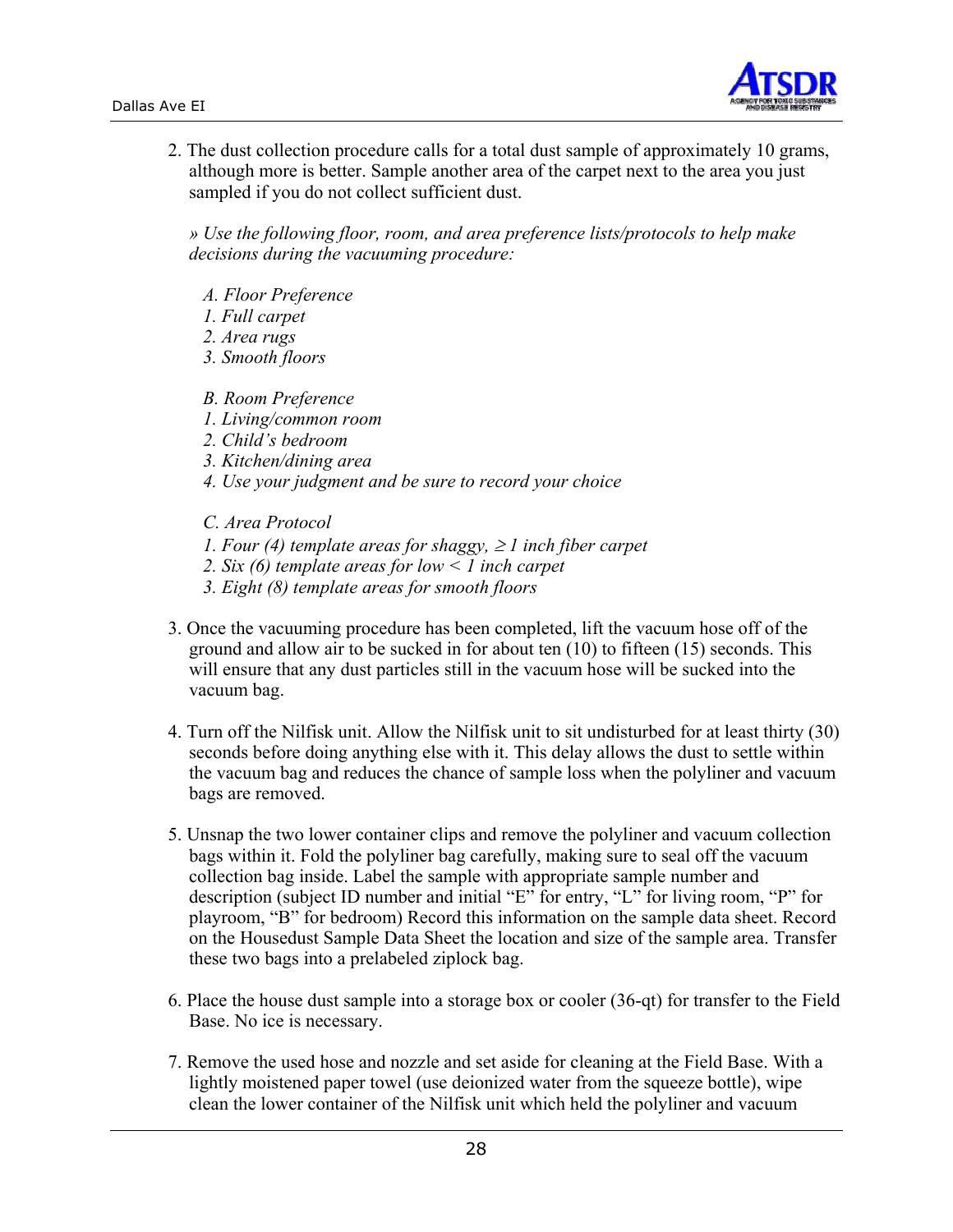![](_page_29_Picture_1.jpeg)

collection bags. In particular, clean the hose socket where the hose connects to the Nilfisk unit. A brush can be used to clean out hard-to-reach spots. Insert a new polyliner and new vacuum collection bag. If the vacuum is to be used again immediately, attach a previously decontaminated replacement hose and nozzle.

8. Wipe the template with a moistened paper towel and store for later use.

#### **2.7. Cleaning the Nilfisk Unit and Accessories**

- 1. The lower containers of the Nilfisk units should be wiped down with a lightly moistened paper towel each time the polyliner and vacuum bags are replaced. Be careful not to wet the insides of the Nilfisk unit too much as excess moisture will harm the motor and HEPA filter.
- 2. The used vacuum hoses, curved plastic tubes, and upholstery nozzles should be cleaned at the Field Base.
- 3. Place a polyliner and vacuum bag into a Nilfisk unit as described above in step 2.6.1. If available, it may be useful to keep one Nilfisk unit at the Field Base specifically for cleaning purposes. Also, one polyliner bag and one vacuum bag can be reused for the cleaning procedure. Change the bags only when they appear to be worn or full.
- 4. If available, use the long vacuum hose brush to scrub the interior of a used vacuum hose to remove any accumulated dust. If a vacuum hose brush is not available, tie a piece of string around a moistened paper towel or kimwipe and with the aid of the Nilfisk unit's suction, maneuver the string through the vacuum hose to one end. Once this is accomplished, pull the moistened towel through the hose. Repeat this process with new towels until the towels exit the hose in a reasonably clean state. Take caution to prevent the motor from overheating if the hose opening is plugged up.
- 5. After carefully cleaning the interior of the hose, attach it to the Nilfisk unit. Run the unit for about 15 seconds, holding the vacuum hose in a vertical position and gently tapping it to help any dislodged particles to be sucked into the vacuum collection bag. The interior of the hose can also be brushed while the Nilfisk unit is running, but caution must be used to prevent the motor from overheating if the hose opening is plugged up. Repeat this process for each used vacuum hose.
- 6. Wipe the curved plastic tube with a moistened paper towel to remove any visible dirt or dust.
- 7. The upholstery nozzles can be washed using warm water and a little bit of soap. Make sure they have fully dried before using them again.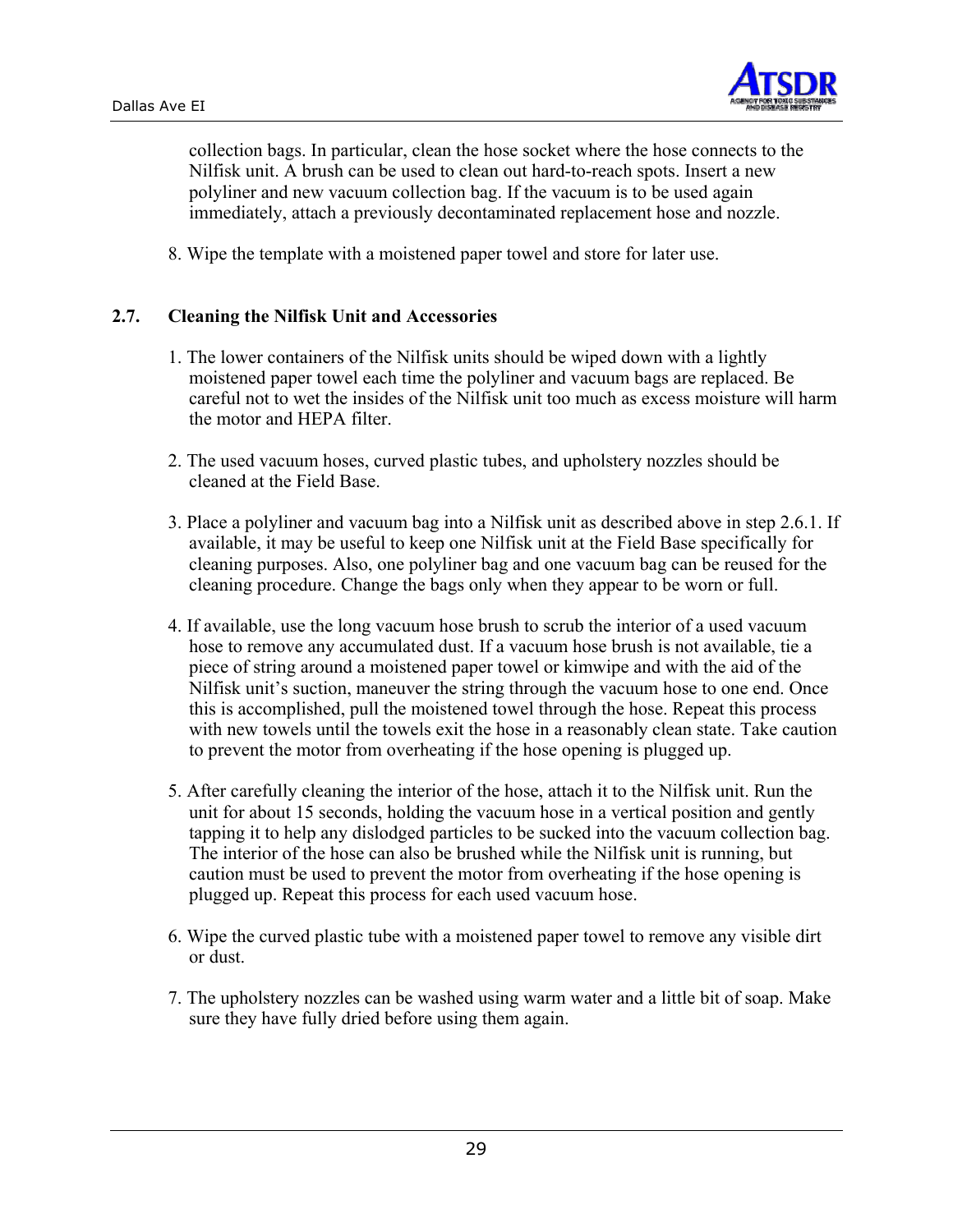![](_page_30_Picture_1.jpeg)

| Residence ID:         |                        |
|-----------------------|------------------------|
| Sample Location 1:    | Sample Area $1(m^2)$ : |
| Sample Location 2:    |                        |
| Comments:             |                        |
|                       |                        |
|                       |                        |
|                       |                        |
|                       |                        |
|                       |                        |
|                       |                        |
|                       |                        |
| Date: $\qquad \qquad$ |                        |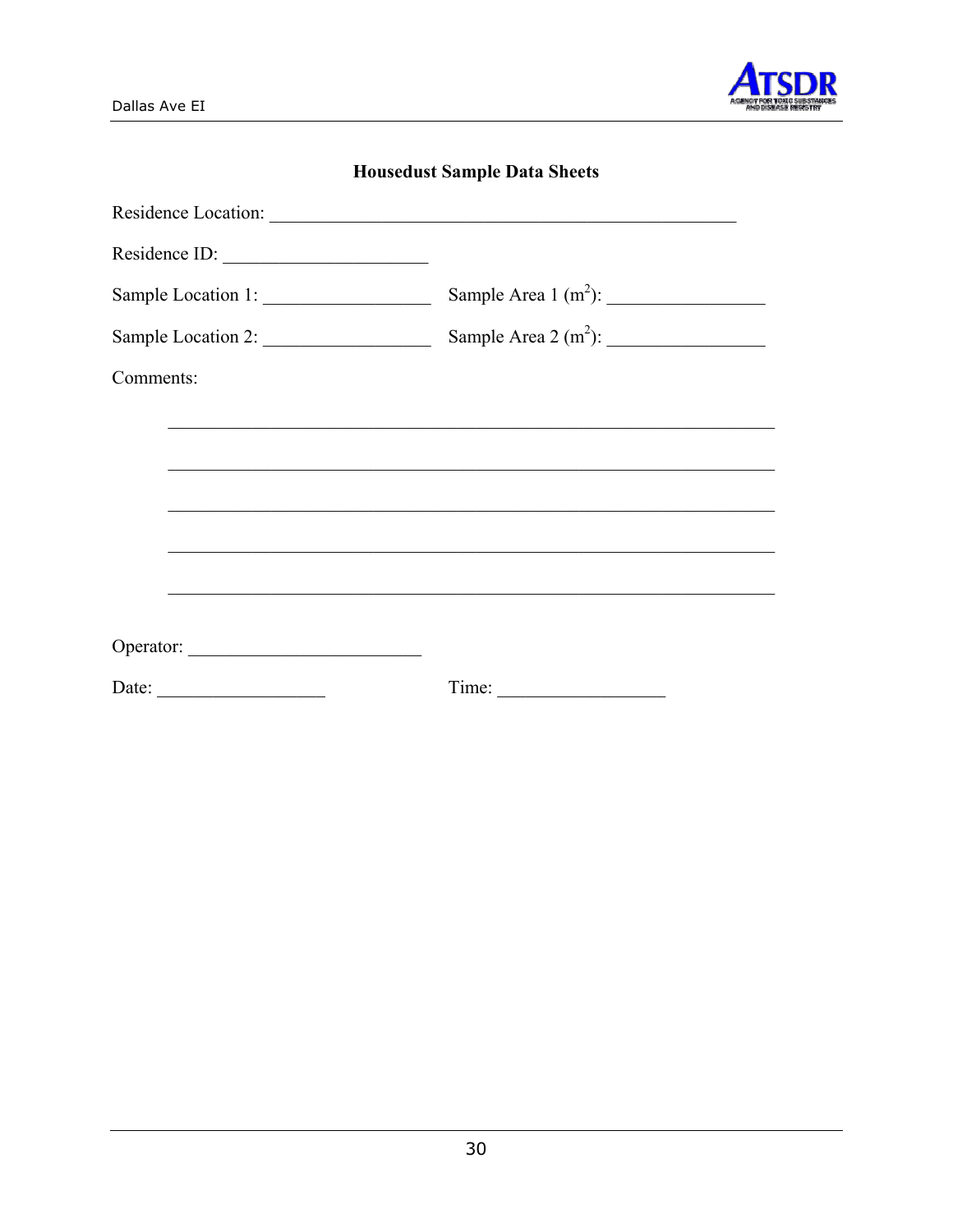![](_page_31_Picture_0.jpeg)

![](_page_31_Picture_1.jpeg)

# **Sample Key**

| <b>Indoor Dust Samples</b> |         |  |  |  |  |
|----------------------------|---------|--|--|--|--|
| Resident                   | ID Code |  |  |  |  |
|                            |         |  |  |  |  |
|                            |         |  |  |  |  |
|                            |         |  |  |  |  |
|                            |         |  |  |  |  |
|                            |         |  |  |  |  |
|                            |         |  |  |  |  |
|                            |         |  |  |  |  |
|                            |         |  |  |  |  |